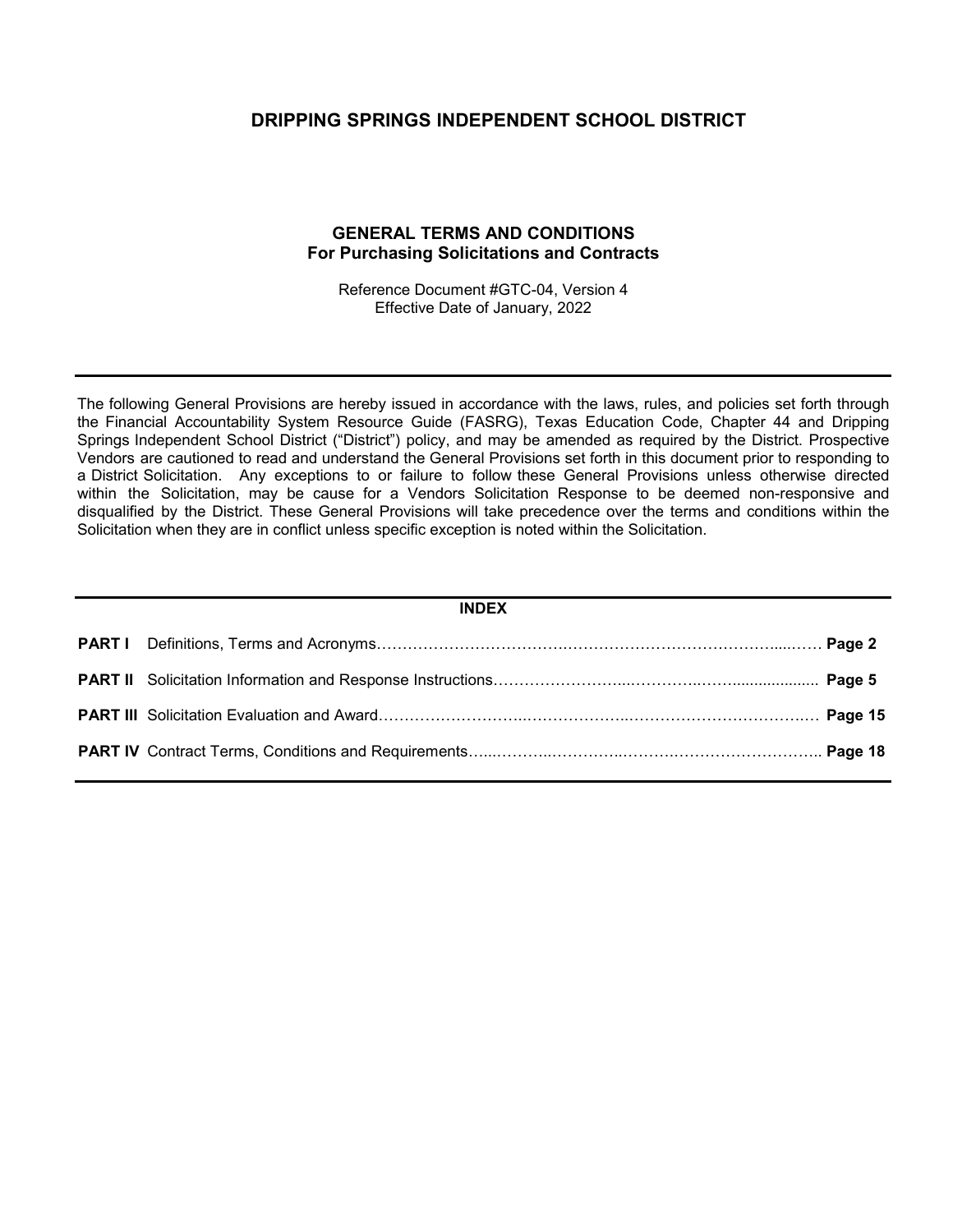Reference Document #GTC-04, Version 4

Effective Date of January 12, 2022

### *PART I DEFINITIONS, TERMS AND ACRONYMS*

The following terms may be found in this document or may be used in the normal operations of the District's Purchasing Department: **Term Definition** A document that has been issued by the District that has made material changes, modifications, or deletions of information or specifications of a Solicitation. Agreement…………………………… A set of documents that create a Contract that has been entered into and signed by authorized individuals for both the District and the Vendor. Used as a synonym for or in line with the term "Contracts". Bid……………………………………. Vendor's response to a Request for Bid or RFB. The term may be used to represent all types of solicitations. Buyer………………….................…. The Buyer (the District Buyer) is the District's approved business representative for all matters of solicitation, evaluation, award, and administration of a Contract Award. There will be only one appointed Buyer at any time for each purchasing action. Vendors shall address all business/contract issues about a Contract Award to the Buyer. Alternate or Substitute.................… A good or service substituted for another by a Vendor with approval of the District Buyer. CTPA…………………..….….….….. Central Texas Purchasing Alliance. A purchasing cooperative representing Texas school and community college districts. The CTPA shares knowledge, resources, and contracts as appropriate to further its common interest. More information can be found at www.txctpa.org. Closing……………………………. Refers to the designated time that proposals will no longer be accepted. Conflict of Interest…..….….………. A Conflict of Interest shall exist when a Vendor or any affiliated person or business entity provides goods or services under a Contract Award whereby one or more personal, business, or financial interests or relationships which would cause a reasonable individual with knowledge of the relevant facts to question the integrity or impartiality of those who are or will be acting under a proposed or existing District Contract; or any other facts that exist which the District, at its sole discretion, determines during the Solicitation or the performance of an existing District Contract that the Vendor obtained an unfair competitive advantage favoring the interest of the Vendor or any person with whom the Vendor has or is likely to have a personal or business relationship. Conflicts of interest are further defined in District policy and state law. Contract Award…………….….….. The acceptance of a Quote, Bid, Proposal or Offer; by the issuance of a District Purchase Order, District Contract Agreement, or other formal District notification of award issued by an authorized official of the Purchasing Office. Contract Documents……………… A set of documents that create an Agreement that has been entered into and signed by authorized individuals for both the District and the Vendor. Used as a synonym for or in line with the term "Agreements". Contract Term……………………… The length of time a Contract or Agreement will be available for use by the District. Contracting Duties Related to Contracted Services………………. Work duties that are performed pursuant to a contract to provide services to a district on a regular, repeated basis rather than infrequently or one-time only. *19 TAC 153.1101(2)* Contracting Entity………………..… An entity that contracts with another entity that is not a district to provide services to a school district, open-enrollment charter school, or shared services arrangement. *Education Code 22.0834(p)(1)* Contractor…………………………. The awarded Vendor(s) of a specific Solicitation. Copyright………………………….. Exclusive rights granted to the owner as the originator or creator of original work. Any commissioned work by the District shall consider the District the owner.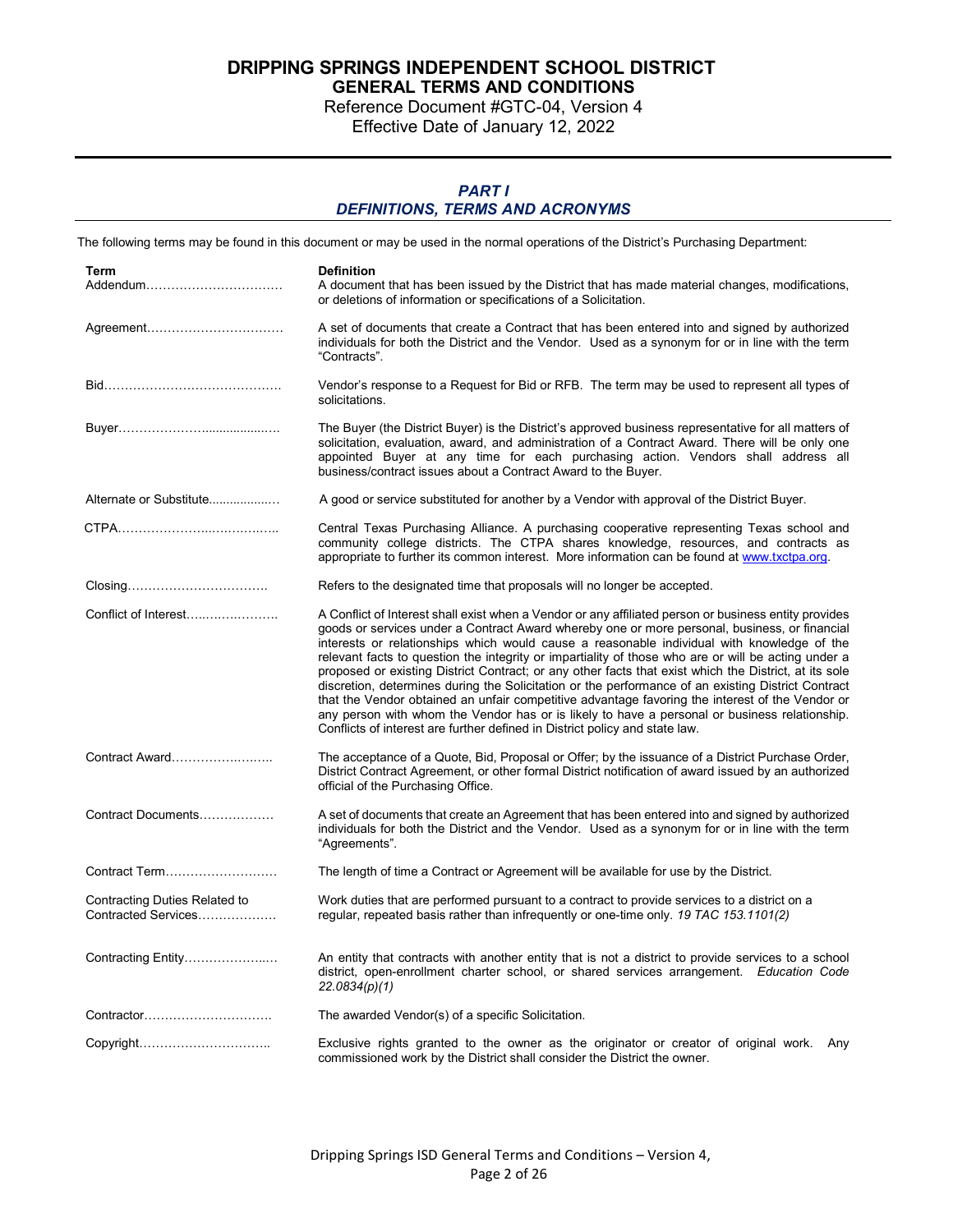Reference Document #GTC-04, Version 4 Effective Date of January 12, 2022

| Covered Contract Employee      | An individual who:<br>Is employed or offered employment by a service contractor or a subcontractor of a<br>1)<br>service contractor, is an individual independent contractor of the district, or is an<br>individual subcontractor of a service contractor;<br>2)<br>Has or will have continuing duties related to the contracted services;<br>3)<br>Has or will have direct contact with students; and<br>Is not a student of (or enrolled in) the district for which the services are performed.<br>4)<br>19 TAC 153.1101(3) |
|--------------------------------|--------------------------------------------------------------------------------------------------------------------------------------------------------------------------------------------------------------------------------------------------------------------------------------------------------------------------------------------------------------------------------------------------------------------------------------------------------------------------------------------------------------------------------|
|                                | Action taken by the District which prevents a Vendor from participating in the solicitation process<br>for a period of time, usually as a result of improper business practices on the part of the Vendor.                                                                                                                                                                                                                                                                                                                     |
| Deliverable                    | Goods or services which are required by a Contract Award to be provided to the District by a<br>Vendor.                                                                                                                                                                                                                                                                                                                                                                                                                        |
| Direct Contact with Students   | Contact that results from activities that provide substantial opportunity for verbal or physical<br>interaction with students that is not supervised by a certified educator or other professional<br>district employee.                                                                                                                                                                                                                                                                                                       |
| Discount Contract              | An awarded Contract where pricing is based on a firm-fixed discount from a Vendor's published<br>price list, priced catalog, or other document that is published for the majority of the Vendor's<br>customers.                                                                                                                                                                                                                                                                                                                |
|                                | Dripping Springs Independent School District                                                                                                                                                                                                                                                                                                                                                                                                                                                                                   |
| District Business Day          | Days the District is officially conducting business (excludes weekends, District observed holidays,<br>etc.)                                                                                                                                                                                                                                                                                                                                                                                                                   |
|                                | The official District web site, available at http://www.dsisdtx.us.                                                                                                                                                                                                                                                                                                                                                                                                                                                            |
|                                | Not Applicable at this time                                                                                                                                                                                                                                                                                                                                                                                                                                                                                                    |
| Formal Invitation              | A Solicitation that requires the response from the Vendor to be sealed prior to submittal, and will<br>not be officially opened until after the opening / closing date indicated on the Solicitation.                                                                                                                                                                                                                                                                                                                          |
| Intellectual Property          | Exclusive rights to distinct creations granted to the owner of intangible items such as art, designs,<br>literature and/or music. Includes trademarks and copyrights.                                                                                                                                                                                                                                                                                                                                                          |
| Line Item Contract             | An awarded Contract where goods or services are specified and individually priced.                                                                                                                                                                                                                                                                                                                                                                                                                                             |
| Notice of Award                | A formal, written document issued by an authorized official of the District's Purchasing Department<br>informing a Vendor that a Contract has been awarded to their firm based on their Solicitation<br>Response.                                                                                                                                                                                                                                                                                                              |
|                                | Term used in conjunction with or in place of a Vendor's Solicitation Response.                                                                                                                                                                                                                                                                                                                                                                                                                                                 |
|                                | Refers to the designated time that bids will be formally opened.                                                                                                                                                                                                                                                                                                                                                                                                                                                               |
| Professional Services Contract | A Contract awarded for performance of professional services by Vendors as defined by Texas<br>Gov. Code 2254.002 (a) and (b), and Texas Education Code 44.031(f).                                                                                                                                                                                                                                                                                                                                                              |
|                                | Vendor's response to a Request for Proposal (RFP).                                                                                                                                                                                                                                                                                                                                                                                                                                                                             |
| Purchase Order                 | Formal order for goods, materials and/or services from a Vendor; a binding commitment for the<br>District to remit payment to the Vendor after the item(s) and an invoice are received by the District.                                                                                                                                                                                                                                                                                                                        |
|                                | Vendor's response to a Request For Quote.                                                                                                                                                                                                                                                                                                                                                                                                                                                                                      |
|                                | Request for Bids. Solicitation method used for acquiring one-time purchases or for establishing<br>Term Contracts for acquiring goods or services with aggregate values of \$10,000 or greater. This<br>solicitation method is considered formal, and requires a legal notice that is published at time of<br>issuance for purchases over an aggregate of \$50,000. Award is typically based on low Bid or<br>Best Value Determination.                                                                                        |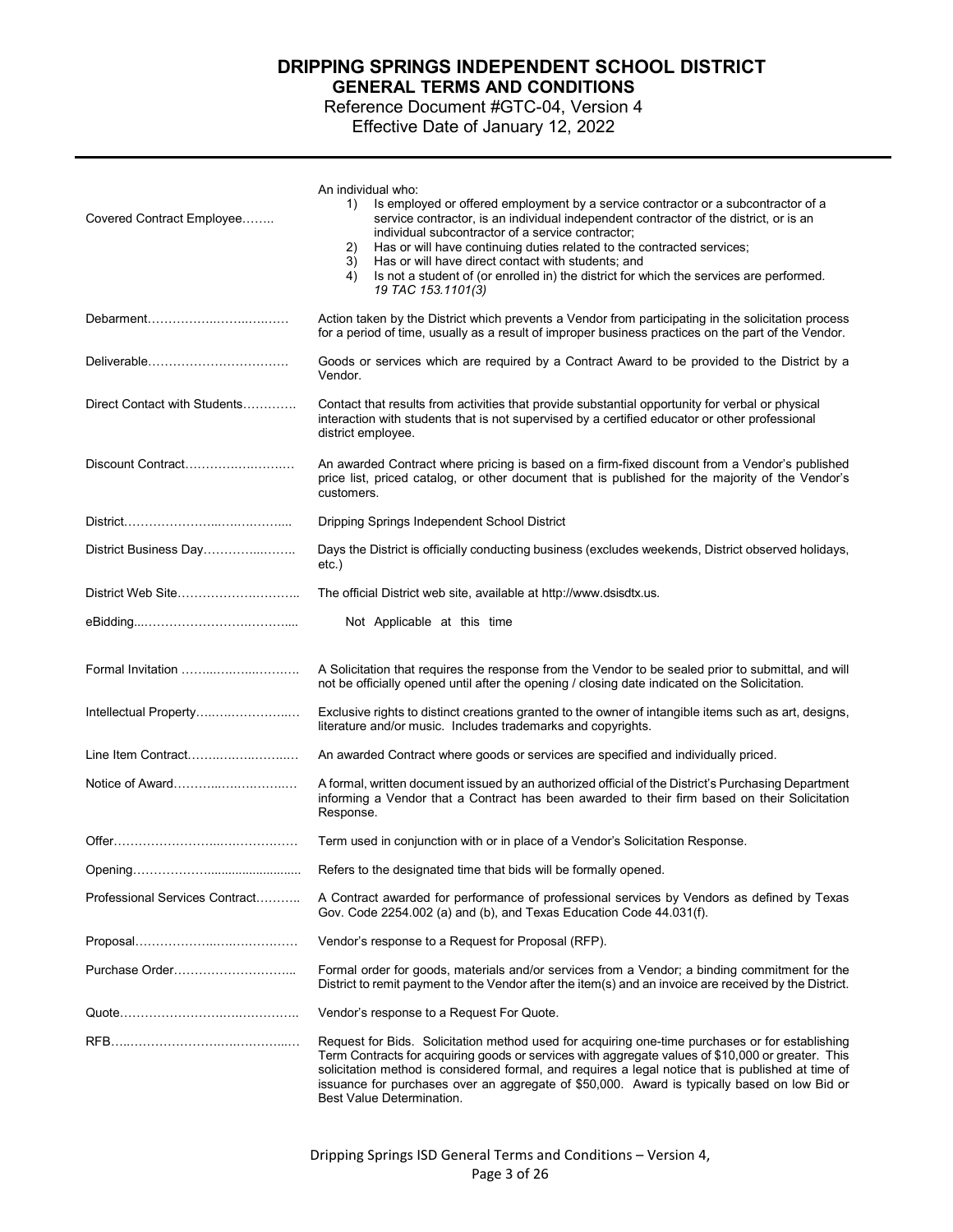Reference Document #GTC-04, Version 4 Effective Date of January 12, 2022

|                         | Request for Competitive Sealed Proposal. Solicitation method used primarily for construction<br>projects. Allows for the use of the formal evaluation process and can use Best Value<br>Determinations for an award. Negotiations are allowed prior to the award.                                                                                                                                             |
|-------------------------|---------------------------------------------------------------------------------------------------------------------------------------------------------------------------------------------------------------------------------------------------------------------------------------------------------------------------------------------------------------------------------------------------------------|
|                         | Request for Offer. Used solely for technology purchases issued through the State of Texas /<br>Department of Information Resources (DIR) procurement processes.                                                                                                                                                                                                                                               |
|                         | Request for Proposal. Solicitation method used to acquire highly technical, negotiated goods or<br>services. Standard RFPs will allow for evaluations based on specific criteria established within the<br>RFP. Used primarily for higher dollar valued purchases, but may be used for smaller purchases<br>where requirements warrant this Solicitation method. Negotiations are allowed prior to the award. |
|                         | Request for Quote. Used for small dollar purchases (micro purchases) valued at less than<br>\$10,000. Solicitation method is typically informal (e.g., phone, fax or email) and solicitation<br>requirements are minimal (no advertisement, minimal response time, etc.). May be used for one-<br>time purchases, or to establish low-dollar Term Contracts.                                                  |
| School Business Days    | Days the District is officially conducting school (excludes weekends, District observed holidays,<br>etc.)                                                                                                                                                                                                                                                                                                    |
| Service Contract        | An awarded Contract for performance of a service by a Vendor for a specified period of time.                                                                                                                                                                                                                                                                                                                  |
|                         | An entity, including a government entity and an individual independent contractor, that contracts<br>or agrees with a district by written agreement or verbal understanding to provide services<br>through individuals who receive compensation. 19 TAC 153.1101(10).                                                                                                                                         |
| Signature Authority     | Individuals that have been identified by District leadership to have the authority to bind the District<br>in a contract or agreement (reference DSISD Policy CH (LOCAL)). Includes the<br>Superintendent and their designees.                                                                                                                                                                                |
|                         | General term used to refer to an RFB, RFCSP, RFO, RFP or RFQ.                                                                                                                                                                                                                                                                                                                                                 |
| Solicitation Response   | Vendor's response to an RFB, RFCSP, RFO, RFP, RFQ or other Solicitation issued by the District                                                                                                                                                                                                                                                                                                                |
| Solicitation Tabulation | Official tabulation of Solicitation Responses, issued by the Purchasing Department after Contract<br>Award.                                                                                                                                                                                                                                                                                                   |
| Subcontracting Entity   | A "subcontracting entity" is an entity that contracts with another entity that is not a district to<br>provide services to a school district. Education Code 22.0834(p)(2).                                                                                                                                                                                                                                   |
| Subcontractor           | Company or business that has contracted with the prime contractor for performing services for<br>the District. The prime contractor is responsible to the District for the work performed by the<br>subcontractor. No contract will exist between the subcontractor and the District.                                                                                                                         |
|                         | An awarded Contract for delivery of goods or performance of services by a Vendor for a specific<br>period of time.                                                                                                                                                                                                                                                                                            |
|                         | Bidder, Offeror, Proposer, or Contractor                                                                                                                                                                                                                                                                                                                                                                      |
|                         | The compiled bid list of Vendors for a specific Solicitation, that is to include Vendors that were<br>selected to receive the Solicitation, or have notified the District that they have interest in the<br>Solicitation and are added to the initial list of Vendors.                                                                                                                                        |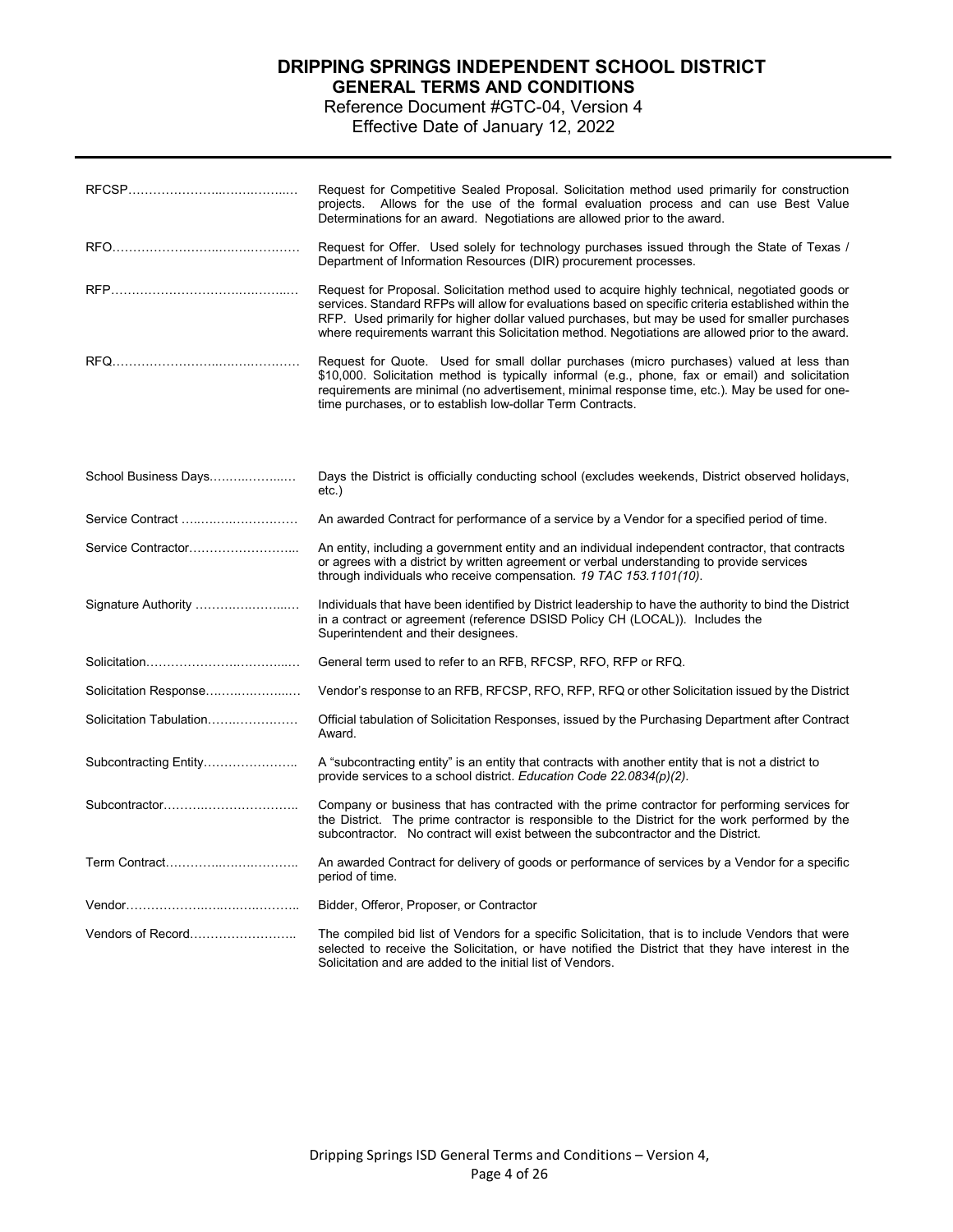Reference Document #GTC-04, Version 4 Effective Date of January 12, 2022

### *PART II*

### *SOLICITATION INFORMATION AND RESPONSE INSTRUCTIONS*

#### 1. **PREPARATION OF A SOLICITATION RESPONSE**.

- 1.1. *Electronic Solicitation*. In preparation of a Solicitation Response, each Vendor shall:
	- 1.1.1. Electronic submissions shall be performed through the District's electronic procurement application called "eBidding".
	- 1.1.2. Furnish all information required by the Solicitation;<br>1.1.3. Authorized Signature. Solicitation Responses mu
		- Authorized Signature. Solicitation Responses must be signed and/or submitted by those individuals that have been given authority to bind the Vendor under contract.
			- 1.1.3.1. For Solicitations that require a hard copy response, the Solicitation Response must be manually signed by an authorized representative;
				- 1.1.3.2. For Solicitations that require an electronic response responses submitted shall constitute signature by an authorized representative.
				- 1.1.3.3. An unsigned Solicitation Response will be deemed non-responsive and disqualified. Solicitation Responses cannot be signed after the Solicitation opening time even if the Vendor's representative is present at the Solicitation opening.
	- 1.1.4. Have all erasures or other changes initialed by the signer of the Solicitation Response;<br>1.1.5 Solicitation Responses submitted on other forms or with different terms or provisions m Solicitation Responses submitted on other forms or with different terms or provisions may be deemed non-responsive by the
		- District and disqualified;
	- 1.1.6. Unless otherwise instructed by the Solicitation, Vendors shall submit the lowest and best price, F.O.B. destination, freight prepaid and allowed, on each item, including packaging and transportation.
	- 1.1.7. All Solicitation Responses and accompanying samples or documents of any kind become the property of the District. The District will be under no obligation to return any part of a Solicitation Response to a Vendor.
	- 1.1.8. When responding to a Solicitation, the Vendor must respond with all information/documents pertaining to the award of the product and/or service to include any exceptions to the District's Terms and Conditions, Statement of Work, and/or any agreements.
	- 1.1.9. Any required information/documents/exceptions received after the response closing date may not be considered under any circumstances.

# 1.2. *Hard Copy Solicitation***.** In preparation of a hard copy Solicitation Response, each Vendor shall:

- 1.2.1. Furnish all information required by the Solicitation;
	- Authorized Signature. Solicitation Responses must be signed and/or submitted by those individuals that have been given authority to bind the Vendor under contract.
		- 1.2.2.1. For Solicitations that require a hard copy response, the Solicitation Response must be manually signed by an authorized representative;
		- 1.2.2.2. An unsigned Solicitation Response will be deemed non-responsive and disqualified. Solicitation Responses cannot be signed after the Solicitation opening time even if the Vendor's representative is present at the Solicitation opening.
- 1.2.3. Have all erasures or other changes initialed by the signer of the Solicitation Response;
- Solicitation Responses submitted on other forms or with different terms or provisions may be deemed non-responsive by the District and disqualified;
- 1.2.5. Unless otherwise instructed by the Solicitation, Vendors shall submit the lowest and best price, F.O.B. destination, freight prepaid and allowed, on each item, including packaging and transportation.
- 1.2.6. All Solicitation Responses and accompanying samples or documents of any kind become the property of the District. The District will be under no obligation to return any part of a Solicitation Response to a Vendor.
- 1.2.7. When responding to a Solicitation, the Vendor must respond with all information/documents pertaining to the award of the product and/or service to include any exceptions to the District's Terms and Conditions, Statement of Work, and/or any agreements.
- 1.2.8. Any required information/documents/exceptions received after the response closing date may not be considered under any circumstances.
- 1.3. *Affirmation of Certifications*. The Vendor shall complete, sign (hard copy) or affirm (electronic) all certification documents required by the Solicitation, as applicable. Based on the type of Solicitation, the forms that may be required are:
	- 1.3.1. Federal Compliance Guidelines for Use of Federal Funds (also known as "EDGAR").
		- 1.3.1.1. The District has elected to solicit requests to bid under the requirements set forth by the *Code of Federal Regulations* (2 CFR 200.320) Title 2 *Grants and Agreements*, Part 200 *Uniform Administrative Requirements*, *Cost Principles, and Audit Requirements for Federal Awards* [\(2 CFR 200.2](http://www.ecfr.gov/cgi-bin/text-idx?tpl=/ecfrbrowse/Title02/2cfr200_main_02.tpl)00-520). Following these federal requirements will allow for federal funds entrusted to the District to be used to make purchases through an awarded District contract. The CFR is the codification of the general and permanent rules published in the Federal Register by the departments and agencies of the Federal Government produced by the Office of the Federal Register (OFR) and the Government Publishing Office. The CFR may change during the term of the contract and the Vendor may be required to make adjustments as necessary.
		- 1.3.1.2. By submission of a Solicitation Response, the Vendor certifies and agrees that they as a company understand and comply with all applicable areas identified herein. Some of the areas may not be applicable to this solicitation and it is the supplier's sole responsibility to identify which areas are appropriate for the solicitation. Failure to affirm and agree to these requirements may, at the District's discretion, disqualify the associated response to this solicitation or limit the use of the awarded contract based on the funding source.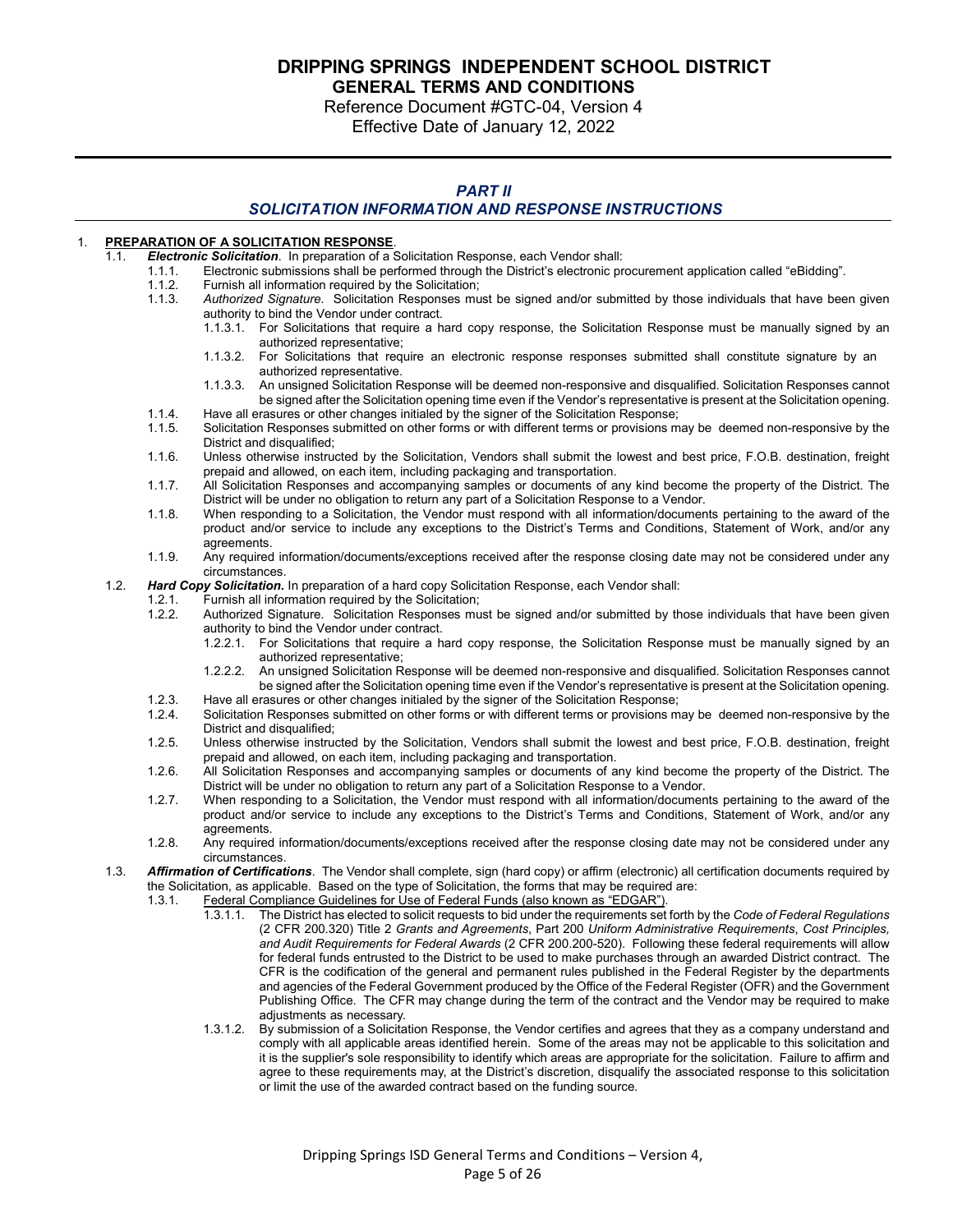### **DRIPPING SPRINGS INDEPENDENT SCHOOL DISTRICT GENERAL TERMS AND CONDITIONS** Reference Document #GTC-04, Version 4

Effective Date of January 12, 2022

- 1.3.1.3. The District reserves the right at any time within the contract term to require an awarded supplier to reaffirm, sign and resubmit proper documentation stating that their company is not debarred, nor have any other circumstances changed related to their original response.
- 1.3.1.4. *General*. The following items are applicable to all Solicitations regardless of type or specialty.
	- 1.3.1.4.1. Indebtedness. Offer, to the best of its knowledge, is not indebted to the District. Indebtedness to the District shall be basis for non-award and/or cancellation and/or termination of any award.
		- 1.3.1.4.2. Debarment and Suspension (Executive Orders 12549 and 12689). A contract award (see 2 CFR 200) must not be made to parties listed on the government wide Excluded Parties List System in the System for Award Management (SAM), in accordance with the OMB guidelines at 2 CFR 200.214 that implement Executive Orders 12549 (3 CFR Part 1986 Comp., p. 189) and 12689 (3 CFR Part 1989 Comp., p. 235), "Debarment and Suspension." The Excluded Parties List System in SAM ([sam.gov](https://www.sam.gov/portal/SAM/?portal:componentId=93cb3275-7b7f-4b70-8f2b-e481c50c376b&interactionstate=JBPNS_rO0ABXc0ABBfanNmQnJpZGdlVmlld0lkAAAAAQATL2pzZi9mdW5jdGlvbmFsLmpzcAAHX19FT0ZfXw**&portal:type=action)) contains the names of parties debarred, suspended, or otherwise excluded by agencies, as well as parties declared ineligible under statutory or regulatory authority other than Executive Order 12549. Prior to award, the District will verify that the supplier is not currently listed as debarred by the Federal government. If the supplier is found to be on the Federal debarment list, the District, at its sole option, may elect to not award to the supplier if the funds intended for use with the contract will be federal funds. If awarded and during the contract term the supplier becomes debarred, the supplier must notify the District within five (5) District business days of the debarment. The District, upon its sole judgment, may elect to cancel the associated contract or limit the contract to non-federal funds. Such judgment will be done in writing within twenty (20) District business days. During this assessment period, no contract orders can be placed by the District using federal funds.
		- 1.3.1.4.3. Conflict of Interest. 2 CFR 200.318(c)(1) states that the District must maintain written standards of conduct covering conflicts of interest and governing the actions of its employees engaged in the selection, award and administration of contracts. No employee, officer, or agent may participate in the selection, award, or administration of a contract supported by a Federal award if he or she has a real or apparent conflict of interest. Such a conflict of interest would arise when the employee, officer, or agent, any member of his or her immediate family, his or her partner, or an organization which employs or is about to employ any of the parties indicated herein, has a financial or other interest in or a tangible personal benefit from the contract awarded to a specific supplier. The officers, employees, and agents of the District may neither solicit nor accept gratuities, favors, or anything of monetary value from suppliers or parties to subcontracts. However, the District may set standards for situations in which the financial interest is not substantial or the gift is an unsolicited item of nominal value. The standards of conduct must provide for disciplinary actions to be applied for violations of such standards by officers, employees, or agents of the District. It is the responsibility for the supplier to identify and make the District aware any potential conflicts of interest that exist between their company and the District. Failure to do so will cause the associated supplier response to be disqualified from further consideration, or if already awarded, the associated contract will be cancelled based on cause.
		- 1.3.1.4.4. Termination for Cause. All federal contracts in excess of \$10,000 must address termination for cause and for convenience by the non-Federal entity including the manner by which it will be effected and the basis for settlement. The District does not have a threshold, so therefore, all contracts for any amount may be terminated for cause (Part V, Item 2 – Contract Agreements, sub-item 2.5 Termination by Default).
		- 1.3.1.4.5. Byrd Anti-Lobbying Amendment (31 U.S.C. 1352). The Byrd Amendment applies to all federal contracts, grants, or cooperative agreements, and subcontracts expected to exceed the Small Acquisition Threshold (SAT). All contractors and subcontractors should comply with the requirements of this Act. Suppliers must certify for orders over the SAT that they have not used Federal appropriated funds to pay any person or organization for influencing or attempting to influence an officer or employee of any agency, a member of Congress, officer or employee of Congress, or an employee of a member of Congress in connection with obtaining any Federal contract, grant or any other award covered by 31 U.S.C. 1352. The supplier must also disclose any lobbying with non- Federal funds that takes place in connection with obtaining any Federal award.
		- 1.3.1.4.6. Lobbying Services Disclosures. SB 65 requires disclosure for service contracts that would require a person to register as a lobbyist under Texas Government Code 305. Disclosure of contract information is also required for a political subdivision (such as a school district) that enters into a consulting services contract with a state agency if it requires the person to register as a lobbyist. This information must be prominently displayed on the district's website.
		- 1.3.1.4.7. Clean Air Act (42 U.S.C. 7401-7671q.) and the Federal Water Pollution Control Act (33 U.S.C. 1251-1387), as amended. Contracts and sub-grants of amounts in excess of the SAT must contain a provision that requires the non-Federal award to agree to comply with all applicable standards, orders or regulations issued pursuant to the Clean Air Act (42 U.S.C. 7401-7671q) and the Federal Water Pollution Control Act as amended (33 U.S.C. 1251-1387). Violations must be reported to the Federal awarding agency and the Regional Office of the Environmental Protection Agency (EPA). *Construction* (applies only to solicitations for construction under Texas Government Code 2269).
		- 1.3.1.4.8. Davis-Bacon Act, as amended (40 U.S.C. 3141-3148). When required by Federal program legislation, all prime construction contracts in excess of \$2,000 awarded by non-Federal entities must include a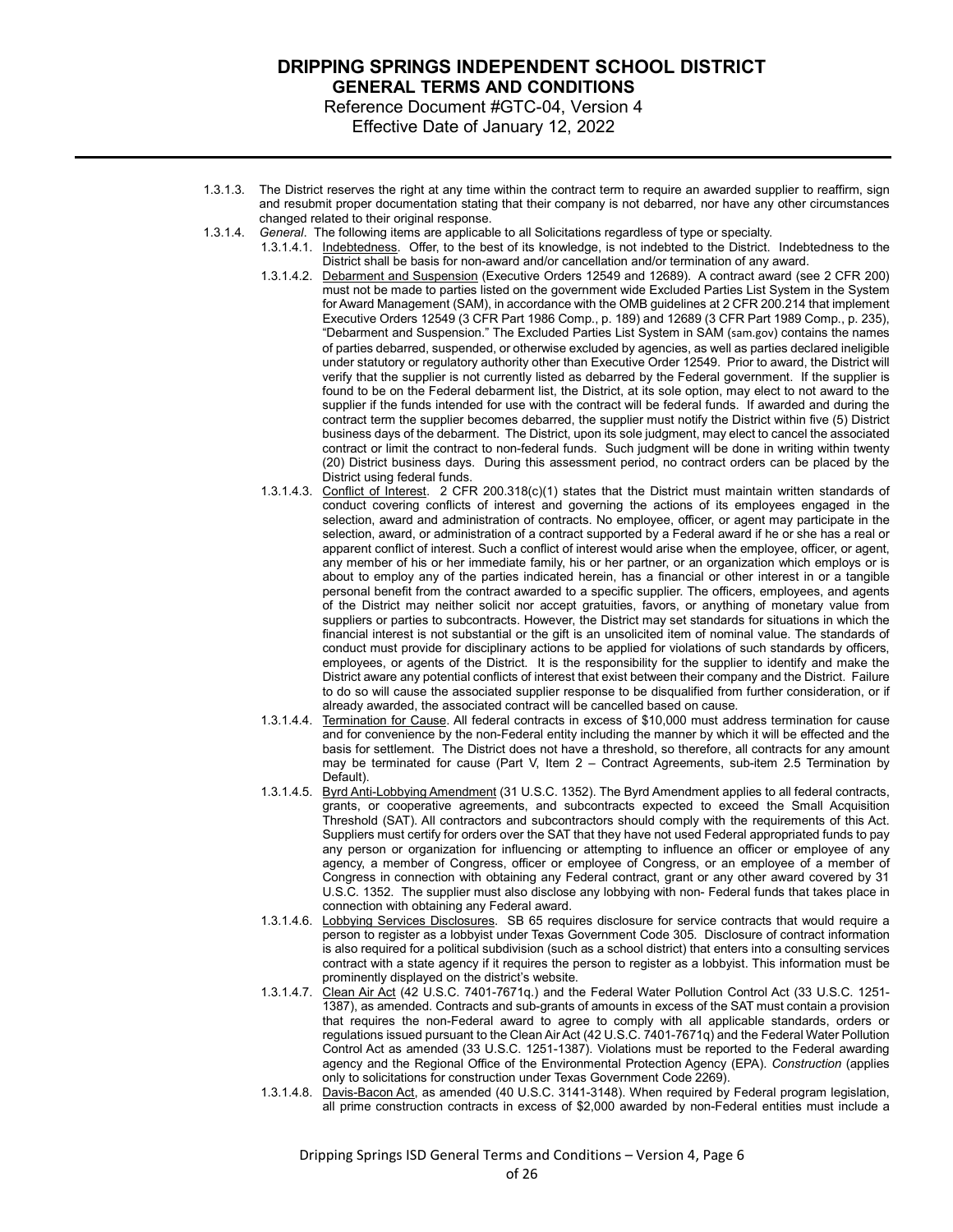### **DRIPPING SPRINGS INDEPENDENT SCHOOL DISTRICT GENERAL TERMS AND CONDITIONS** Reference Document #GTC-04, Version 4

Effective Date of January 12, 2022

provision for compliance with the Davis-Bacon Act (40 U.S.C. 3141-3144, and 3146-3148) as supplemented by Department of Labor regulations (29 CFR Part 5, "Labor Standards Provisions Applicable to Contracts Covering Federally Financed and Assisted Construction"). In accordance with the statute, contractors must be required to pay wages to laborers and mechanics at a rate not less than the prevailing wages specified in a wage determination made by the Secretary of Labor. In addition, contractors must be required to pay wages not less than once a week. The non-Federal entity must place a copy of the current prevailing wage determination issued by the Department of Labor in each solicitation. The decision to award a contract or subcontract must be conditioned upon the acceptance of the wage determination. The non-Federal entity must report all suspected or reported violations to the Federal awarding agency. The contracts must also include a provision for compliance with the Copeland "Anti-Kickback" Act (40 U.S.C. 3145), as supplemented by Department of Labor regulations (29 CFR Part 3, "Contractors and Subcontractors on Public Building or Public Work Financed in Whole or in Part by Loans or Grants from the United States"). The Act provides that each contractor or sub-recipient must be prohibited from inducing, by any means, any person employed in the construction, completion, or repair of public work, to give up any part of the compensation to which he or she is otherwise entitled. The non- Federal entity must report all suspected or reported violations to the Federal awarding agency.

- 1.3.1.4.9. Equal Employment Opportunity. Except as otherwise provided under 41 CFR Part 60, all contracts that meet the definition of "federally assisted construction contract" in 41 CFR Part 60-1.3 must include the equal opportunity clause provided under 41 CFR 60-1.4(b), in accordance with Executive Order 11246, "Equal Employment Opportunity" (30 FR 12319, 12935, 3 CFR Part, 1964-1965 Comp., p. 339), as amended by Executive Order 11375, "Amending Executive Order 11246 Relating to Equal Employment Opportunity," and implementing regulations at 41 CFR part 60, "Office of Federal Contract Compliance Programs, Equal Employment Opportunity, Department of Labor."
- 1.3.1.4.10. Contract Work Hours and Safety Standards Act (40 U.S.C. 3701-3708). Where applicable, all contracts awarded by the non-Federal entity in excess of \$100,000 that involve the employment of mechanics or laborers must include a provision for compliance with 40 U.S.C. 3702 and 3704, as supplemented by Department of Labor regulations (29 CFR Part 5). Under 40 U.S.C. 3702 of the Act, each contractor must be required to compute the wages of every mechanic and laborer on the basis of a standard work week of 40 hours. Work in excess of the standard work week is permissible provided that the worker is compensated at a rate of not less than one and a half times the basic rate of pay for all hours worked in excess of 40 hours in the work week. The requirements of 40 U.S.C. 3704 are applicable to construction work and provide that no laborer or mechanic must be required to work in surroundings or under working conditions which are unsanitary, hazardous or dangerous. These requirements do not apply to the purchases of supplies or materials or articles ordinarily available on the open market, or contracts for transportation or transmission of intelligence.
- 1.3.1.5. *Specialized Procurements*. Applies only to solicitations for which specialized requirements are identified.
	- 1.3.1.5.1. School Food and Nutrition Program. Buy American Provision (7 CFR 210.21). DSISD adheres to the Buy American Provision when purchasing commercial food products to be served in the district's school nutrition program. Per Section 104(d) of the William F. Goodling Child Nutrition Reauthorization Act of 1998 (Public Law 105-336) added a provision, Section 12(n) to the NSLA (42 USC 1760(n)), requiring School Food Authorities (SFA's) to purchase, to the maximum extent practicable, domestic commodity or product Section 12(N) of the NSLA defines "domestic commodity or product" as an agricultural commodity that is produced in the United States and a food product that is processed in the United States using substantial agriculture commodities that are produced in the United States. "Substantial" means that over 51 percent of the final processed product consists of agricultural commodities that were grown domestically. Products from Guan, American Somoa, Virgin Islands, Puerto Rico and the Northern Mariana Islands are allowed under this provision as territories of the United States.
	- 1.3.1.5.2. Rights to Inventions Made Under a Contract or Agreement. If the Federal award meets the definition of "funding agreement" under 37 CFR §401.2 (a) and the recipient or sub-recipient wishes to enter into a contract with a small business firm or nonprofit organization regarding the substitution of parties, assignment or performance of experimental, developmental, or research work under that "funding agreement," the recipient or sub-recipient must comply with the requirements of 37 CFR Part 401, "Rights to Inventions Made by Nonprofit Organizations and Small Business Firms Under Government Grants, Contracts and Cooperative Agreements," and any implementing regulations issued by the awarding agency.
	- 1.3.1.5.3. Energy Policy and Conservation Act (42 U.S.C.6201). Mandatory standards and policies relating to energy efficiency which are contained in the state energy conservation plan issued in compliance with the Energy Policy and Conservation Act.
	- 1.3.1.5.4. Solid Waste Disposal Act. A non-Federal entity that is a state agency or agency of a political subdivision of a state and its contractors must comply with section 6002 of the Solid Waste Disposal Act, as amended by the Resource Conservation and Recovery Act. The requirements of Section 6002 include procuring only items designated in guidelines of the Environmental Protection Agency (EPA) at 40 CFR part 247 that contain the highest percentage of recovered materials practicable, consistent with maintaining a satisfactory level of competition, where the purchase price of the item exceeds \$10,000 or the value of the quantity acquired during the preceding fiscal year exceeded \$10,000; procuring solid waste

Dripping Springs ISD General Terms and Conditions – Version 4, Page 7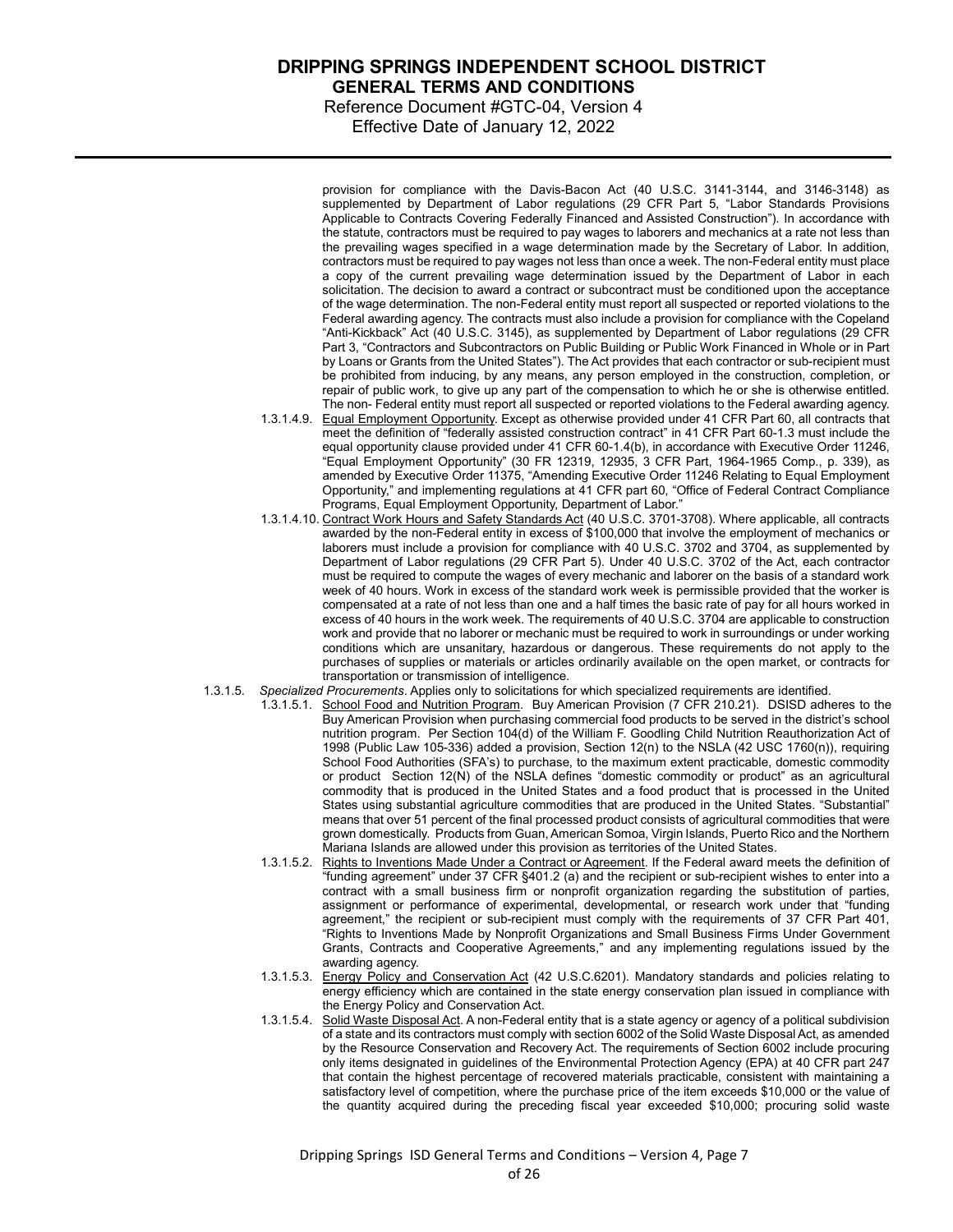Reference Document #GTC-04, Version 4 Effective Date of January 12, 2022

management services in a manner that maximizes energy and resource recovery; and establishing an affirmative procurement program for procurement of recovered materials identified in the EPA guidelines.

### 1.3.2. State Divestment Statute List.

- 1.3.2.1. The District is forbidden by the following State of Texas Statutes to conduct business with companies on the State of Texas Comptroller of Public Accounts (Comptroller's) *Divestment Statute List*:
	- 1.3.2.1.1. SB 252 Certification Regarding Terrorist Organizations. Companies that do business with countries that support Designated Foreign Terrorist Organizations — Texas Government Code 2252.151-.154.
	- 1.3.2.1.2. HB 89 Certification Regarding Boycotting of Israel Texas Government Code 2270.001-.002, 808.001- .006, 051-.057, .101-.102, and incorporating HB 793, amending 2270.002.
- 1.3.2.2. The Comptroller's list is available at:<https://comptroller.texas.gov/purchasing/publications/divestment.php><br>1.3.2.3. Prohibition on Contracting with Affiliate of an Abortion Provider: In accordance with SB 22, in
- Prohibition on Contracting with Affiliate of an Abortion Provider: In accordance with SB 22, incorporated into Chapter 2272 of the Texas Government Code, the District is prohibited from entering into a taxpayer resource transaction with an abortion provider or an affiliate of an abortion provider, as those terms are defined in Section 2272.001 of the Texas Government Code. Accordingly, Contractor certifies to the District that is not an affiliate of an abortion provider. Contractor voluntarily and knowingly acknowledges and agrees that the Contract shall be null and void should facts arise leading the District to believe that the Contractor is an abortion provider or affiliate of an abortion provider that the District is prohibited from entering into a transition with under the law.
- 1.3.2.4. Prohibition on Contracting with Companies that Boycott Energy Companies. If Independent Contractor is a company with 10 or more full-time employees and if this Agreement has a value of at least \$100,000 or more, Independent Contractor verifies that, pursuant to Texas Government Code Chapter 2274, it does not boycott energy companies; and will not boycott energycompanies during the term of the Agreement. This verification is not required for an agreement where a governmental entity determines that these requirements are inconsistent with the governmental entity's constitutional or statutory duties related to the issuance, incurrence, or management of debt obligations or the deposit, custody, management, borrowing, or investment offunds.
- 1.3.2.5. Prohibition on Contracting with Companies that Discriminate Against the Firearm Industry. If Independent Contractor is a company with 10 or more full-time employees and if this Agreement has a value of at least \$100,000 or more, Independent Contractor verifies that, pursuantto Texas Government Code Chapter 2274, it does not have a practice, policy, guidance, or directivethat discriminates against a firearm entity or firearm trade association; and will not discriminate during the term of the contract against a firearm entity or firearm trade association. This provisiondoes not apply if the Independent Contractor is deemed a sole-source provider
- 1.3.2.6. By submission of a Solicitation Response, the Vendor certifies and verifies that they as a company are not a company identified on the Texas Comptroller's list of companies known to have contracts with, or provide supplies or services to, a foreign organization designated as a Foreign Terrorist Organization by the U.S. Secretary of State.
- 1.3.2.7. The Vendor further certifies and verifies that neither the Vendor, nor any affiliate, subsidiary, or parent company of Vendor, if any (the "Contractor Companies"), boycotts Israel, and Vendor agrees that they and any affiliated companies will not boycott Israel during the term of an awarded contract.
- 1.3.2.8. The District will terminate a Contract with a person or business entity if the District determines that the person or business entity misrepresented their response and subsequent award by false affirmation, or the person or business entity is added to the Comptroller's list after an award is made.

#### 1.3.3. Prohibition on Certain Telecommunications and Video Surveillance Services or Equipment.

- 1.3.3.1. Code of Federal Regulations Part 2 CFR §200.216(a) through (d) implements the "Huawei Ban" and prohibits certain telecommunications and video surveillance services or equipment.
	- 1.3.3.2. The District is prohibited from obligating or expending grant funds to:
		- 1.3.3.2.1. Procure or obtain; Extend or renew a contract to procure or obtain; or Enter into a contract to procure or obtain equipment, services, or systems that uses covered telecommunications equipment or services as a substantial or essential component of any system, or as critical technology as part of any system. As described in Public Law 115-232, section 889, covered telecommunications equipment is telecommunications equipment produced by Huawei Technologies Company or ZTE Corporation (or any subsidiary or affiliate of such entities).
	- 1.3.3.3. See also 2 CFR §200.471
- 1.3.4. HB 1295. Should this Solicitation fall under the requirements of HB 1295 (Government Code Section 2252.908), the awarded Contractor(s) shall be required to complete and submit Form 1295. The form along with instructions are available on the Texas Ethics Commission website at[: https://comptroller.texas.gov/purchasing/publications/divestment.php](https://comptroller.texas.gov/purchasing/publications/divestment.php)
- 1.3.5. Felony Conviction Notice.<br>1.3.5.1. State of Texas
	- State of Texas Education Code, Section 44.034 requires that a person or business entity (excluding publicly-held corporations) that enters into a Contract with the District shall give advance notice to the District if the person or an owner or operator of the business entity has been convicted of a felony.
	- 1.3.5.2. Vendors shall complete, execute and return as part of the Solicitation Response, the Felony Conviction Notice information referenced in the Solicitation.
	- 1.3.5.3. The District may terminate a Contract with a person or business entity if the District determines that the person or business entity failed to give notice as required by the Education Code or misrepresents the conduct resulting in the conviction.
- 1.3.6. Bid / Proposal Certification and Affirmation (hard copy only). This document must be signed by an authorized representative that may legally bind the company and is to be included with the Solicitation Response for the response to be considered. Failure to sign and submit this document will disqualify the Solicitation Response.

Dripping Springs ISD General Terms and Conditions – Version 4, Page 8 of 26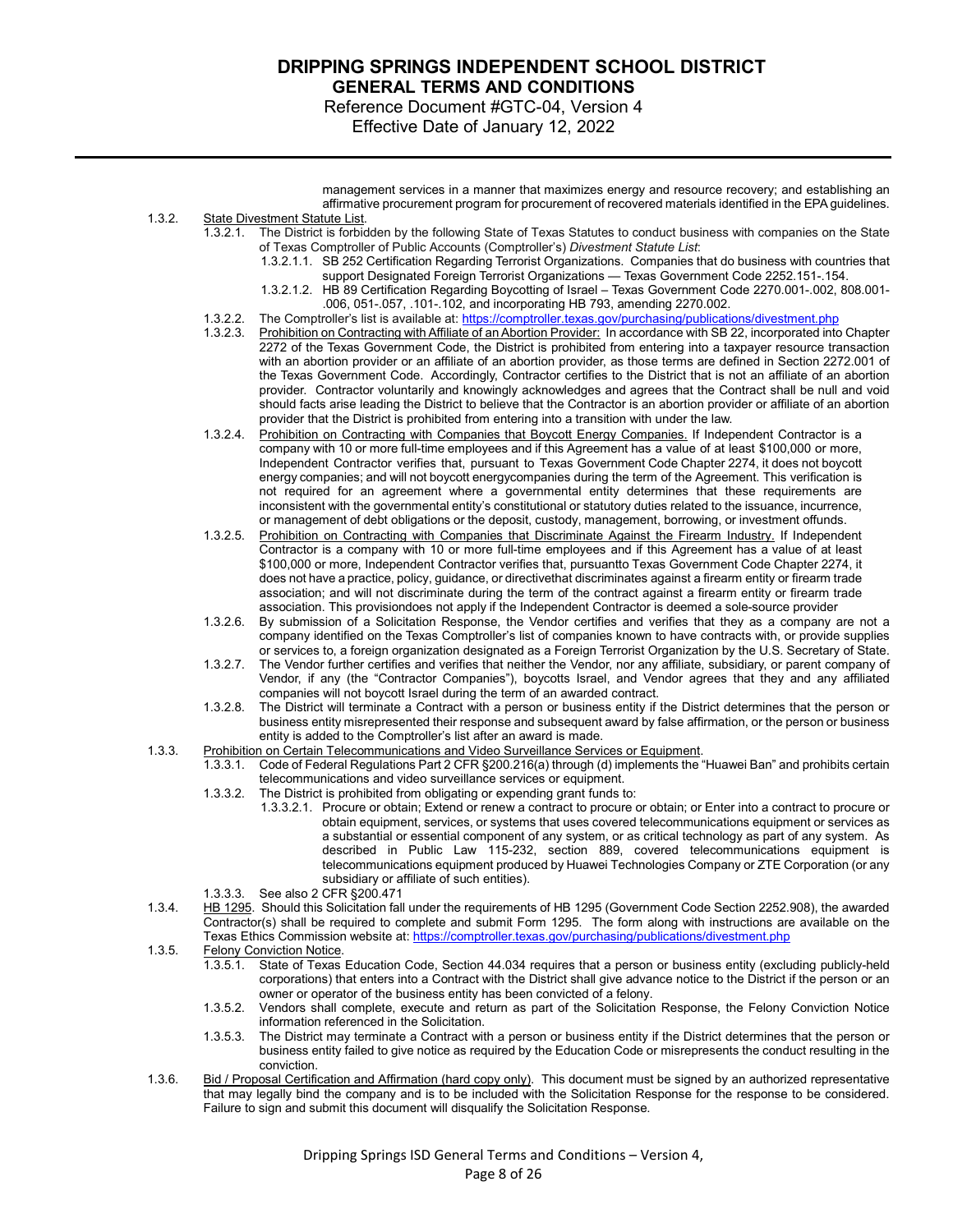### Reference Document #GTC-04, Version 4

Effective Date of January 12, 2022

1.3.7. W-9 Certificate. The Vendor is encouraged to submit with their Solicitation Response a copy of a W-9 Vendor Identification Number Certificate to expedite the payment process if awarded a Contract. A copy of the form can be found at [https://www.irs.gov/forms-pubs/about-form-w-9.](https://www.irs.gov/forms-pubs/about-form-w-9)

#### 1.4. *Clarifications and Questions of Current Solicitation*.

- 1.4.1. VERBAL RESPONSES OR CONVERSATIONS ARE NOT BINDING AND WILL BE WITHOUT LEGAL EFFECT ONLY QUESTIONS ANSWERED BY FORMAL WRITTEN ADDENDA WILL BE BINDING AND WILL BE MADE PART OF THE SOLICITATION DOCUMENTS.
- 1.4.2. All requests for clarification, interpretations, and/or questions should be submitted in email format to michelle.lyons@dsistx.us All requests must be submitted prior to the date indicated by the "Question Cutoff Date".
- 1.4.3. Only fully completed requests, including all pertinent information, for valid and current solicitation will receive a response; late or delinquent requests will not be entertained or answered.
- 1.4.4. Failure to provide all information may delay a response from the District.
- 1.4.5. The District reserves the right to inform the requester that the response to their request will be submitted through an addendum to all interested vendors and not be addressed directly through their request.
- 1.4.6. The respondent is discouraged from contacting the District's Buyer directly unless necessary.<br>1.4.7 Contact with other employees of the District outside the DSISD Purchasing Office is prohibited
- 1.4.7. Contact with other employees of the District outside the DSISD Purchasing Office is prohibited during the Solicitation process unless directed by the Buyer or other District Purchasing officers. Respondents that fail to adhere to this requirement risk having their response disqualified.
- 1.4.8. All interpretations or clarifications considered necessary and approved by the District will be provided a response directly or by written Addendum.
- 1.4.9. The District is not responsible for any other explanation or interpretations, which anyone presumes to make by any other source other than the District Purchasing Office.

### 1.5. *Addendum*.

- 1.5.1. Should an addition or correction become necessary after a Solicitation is issued, an Addendum or notice of the availability of such an Addendum online will be sent to all Vendors of Record with the District and posted on the website. Vendors of Record with the District are those Vendors having received a copy of the initial Solicitation or notice of the availability of a copy on-line.
- 1.5.2. Vendors who have not obtained a Solicitation directly from the District shall be responsible for immediately notifying the listed District Buyer in order to receive all written Addenda on a timely basis. Vendors who do not so notify the District, and subsequently submit a Solicitation response without receipt of all Addenda issued, may be deemed non-responsive by the District and disqualified.
- 1.5.3. It is the Vendor's responsibility to continuously check the district's website for any addenda issued.<br>1.5.4. If required, Vendors shall acknowledge an Addendum by returning the Addendum in a separate resp
- If required, Vendors shall acknowledge an Addendum by returning the Addendum in a separate response, or with the response, or by physically noting the change or addition on the Solicitation Response with a notation acknowledging the Addendum.
- 
- 1.5.5. Failure to return or acknowledge an Addendum may be deemed non-responsive by the District and result in disqualification. Any clarification, corrections, approvals, supplemental instructions or changes to the Proposal Documents will be made by written Addendum.
- 1.5.7. Sole issuing authority of addendum shall be vested in the District Purchasing Office.

## 1.6. *Evaluation Criteria*.

- 1.6.1. All formal Solicitations will be evaluated using the Best Value method as defined in Texas Education Code 44.031(b) or Texas Government Code 2269 (construction only).
- 1.6.2. The Solicitation will indicate the criteria and ranking to be used to determine Best Value.
- 1.6.3. The Vendor is encouraged to provide all information necessary to receive proper points based on the criteria represented.

#### 1.7. *Conflict of Interest*.

- 1.7.1. Disclosure of Certain Relationships with Local Government Officials*.*
	- 1.7.1.1. Any individual or business entity that contracts or seeks to contract for the sale or purchase of property, goods, or services with the District must file a Vendor Conflict of Interest Questionnaire with the District Purchasing Office in accordance with Texas Local Government Code Chapter 176, no later than the 7th business day after the recipient becomes aware of facts that require filing.
	- 1.7.1.2. This requirement applies to a person who is an agent of a vendor in the Vendor's business with the District.
	- 1.7.1.3. HB 914 enacts disclosure requirements if certain school officials or family members receive a gift (other than gifts of food, lodging, transportation or entertainment accepted as a guest) that had an aggregate value of \$250 or more over a twelve-month period that the district is considering or has awarded a contract for the sale or purchase of property, goods, or services.
	-
	- 1.7.1.4. Forms and additional information are available at [http://www.](http://www.ltisdschools.org/)dsisdtx.us.<br>1.7.1.5. Forms are also posted at the Texas Ethics Commission's website at http Forms are also posted at the Texas Ethics Commission's website at https://www.ethics.state.tx.us/forms/conflict/.
- 1.7.2. Employee.
	- 1.7.2.1. Reference District Policies CH (Local) Purchasing and Acquisition, and DBD (Local) Employment Requirements and Restrictions, all Vendors must disclose the name of any District employee who owns, directly or indirectly, an interest in the Vendor's firm or any of its branches.
	- 1.7.2.2. Failure to provide such information may be grounds for disqualification of the bid or cancellation of a contract resulting from this Solicitation.
	- 1.7.2.3. Purchase of services or equipment from a business owned in whole or in part by a District employee shall be permitted only when approved by the Superintendent and executed through a documented competitive process.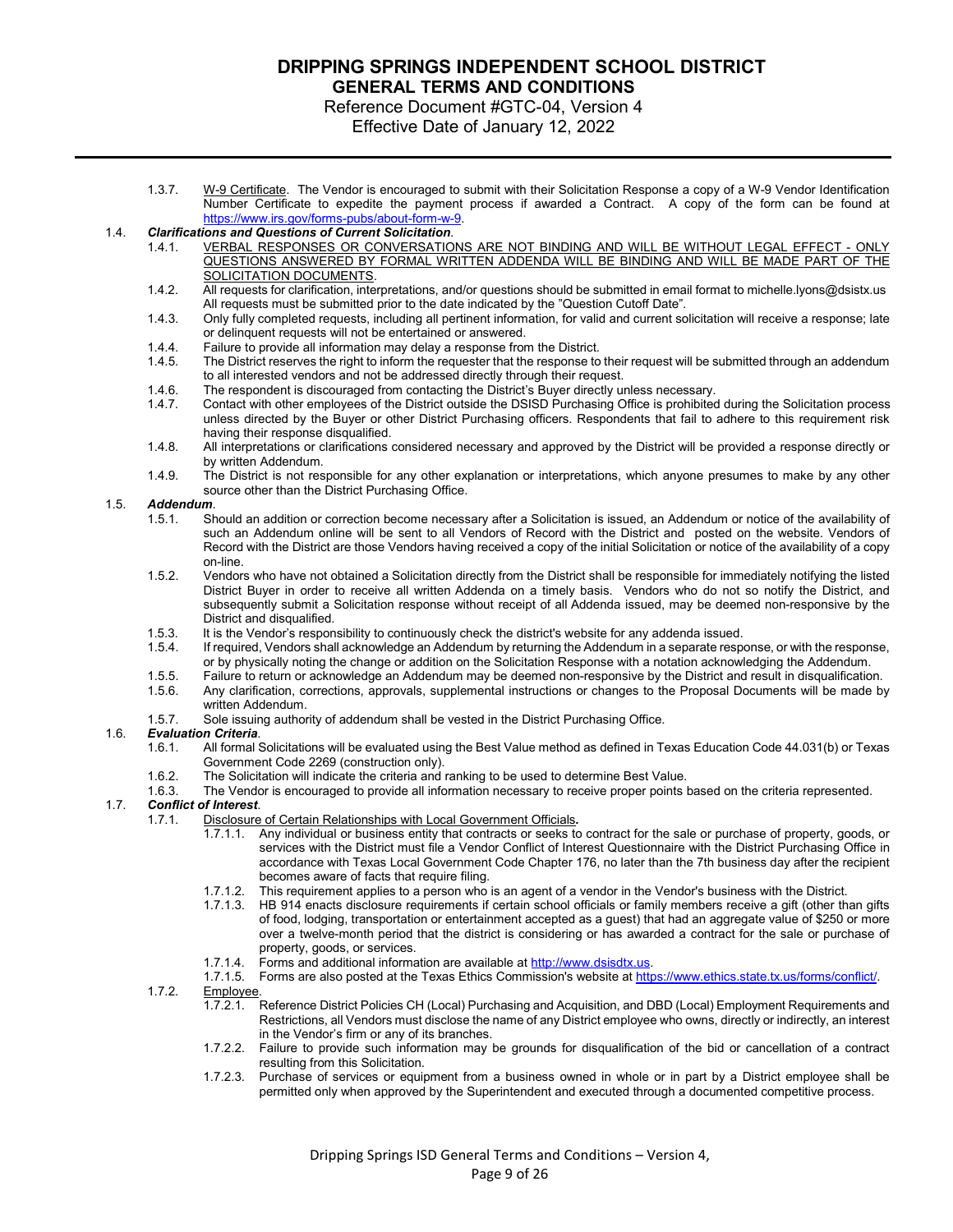Reference Document #GTC-04, Version 4

- Effective Date of January 12, 2022
- 1.7.2.4. Services that might be provided by the employee as an extension of the employee's regular job responsibilities is exempted from consideration.

#### 1.8. *Pre-proposal Conference*.

- 1.8.1. If identified within the Solicitation as an event, a pre-proposal conference is not mandatory but the District highly recommends Contractor representation.
- 1.8.2. As a norm, the District will not schedule additional conferences, walkthroughs after the initial event, therefore Vendors should plan to have representation at the conference.
- 1.8.3. It is not always anticipated that a pre-proposal conference will create an addendum to the Solicitation, however, if one is issued due to the questions posed during the conference, the issuance of an addendum will be issued as stated herein.
- 1.8.4. If the conference will be hosted at a school campus or restricted facility, Vendors will be required to sign in at the main reception desk and obtain a visitor's badge prior to attending the conference. A current driver's license may be required. It is suggested the attendees arrive early for badge processing.
- 1.8.5. A Vendor that fails to have representation at the conference shall not be excused from having complete knowledge of the specifications and/or scope of work requirements. Price adjustments, change orders, etc., that would be considered a part of the working knowledge of the Vendor, based on the project specifications, pre-proposal conference, and the walkthrough (as applicable), will not be accepted by the District.

#### 1.9. *Site Visitation*.

- 1.9.1. The Vendor shall be responsible for fully understanding the scope of the Solicitation. If considered applicable to the goods or services being solicited, the District recommends that Vendors visit the District site and examine the space and/or equipment to be serviced. Vendors shall obtain prior District Buyer approval. Site visits by Vendors may be requested up to three District business days prior to bid opening / proposal closing.
- 1.9.2. Optional pre-submittal conferences may be established by the District to allow Vendors access to the associated facility.
- The Vendor shall carefully examine the venue(s), specifications, and requirements.
- 1.9.4. If necessary, Vendors shall secure additional information from the Buyer that may be requisite to a clear and full understanding of the work.
- 1.10. *Supplier Diversity Program.* The District does not currently have a Supplier Diversity Program (SDP); however, the District ensures we will use its best efforts to encourage small, minority and women-owned businesses to participate in current and future purchasing of all goods and services.<br>1.10.1. Program Def
	- **Program Definitions.** 
		- 1.10.1.1. *"Small Business"* is defined as a business entity which is independently owned and operated, and which is not dominant in its field of operation. The business employs less than 50 employees and/or less than \$3 million in annual business volume from this local operation.
		- 1.10.1.2. *"Minority Business"* is a business entity which is at least 51% owned by one or more minority individual(s) or, in the case of any publicly owned business, at least 51% of the stock is owned by one or more of the minority individual(s) and whose management and daily business operations are controlled by one or more of the minority individual(s) who own it. Minority individuals means residents of the United States who are members of one of the following groups:
			- 1.10.1.2.1. African Americans;
			- 1.10.1.2.2. Hispanics;
			- 1.10.1.2.3. American Indians;
			- 1.10.1.2.4. Asian Americans;
			- 1.10.1.2.5. Alaska Natives;
			- 1.10.1.2.6. Pacific Islanders; and
			- 1.10.1.2.7. Other individuals found to be economically and socially disadvantaged by the Small Business Administration under section 8(a) of the Small Business Act.
		- 1.10.1.3. *"Woman Business Enterprise"* means a business entity which follows the same guidelines as a Minority Business Enterprise but which is owned by a woman.
	- 1.10.2. Certification.
		- 1.10.2.1. Any business wishing to be identified by the District as a small, women-owned or minority business shall be certified as such by either:
			- 1.10.2.1.1. Through the State of Texas or Texas Local Government which conducts a certification program; or
			- 1.10.2.1.2. By "self-certification" of a business entity under one of the definitions listed above.
			- 1.10.2.1.3. eBidding is used by the District for tracking the above classifications, so all SDP-eligible businesses are strongly encouraged to participate.

#### 1.11. *Interlocal Agreement*.

- 1.11.1. **General.** 
	- 1.11.1.1. As governed by the Texas Education Code, Chapter 44.031(a)(4) and unless otherwise indicated within the Solicitation, the Contract established by a Solicitation shall be made available to any State of Texas governmental jurisdiction wishing to adopt the terms and conditions set forth within the Contract with the exception of any requirements directly related to the District and its own operations.
	- 1.11.1.2. Adoption of a District Contract by an adopting governmental entity shall be made with the consent of the awarded Vendor.
- 1.11.2. Central Texas Purchasing Alliance (CTPA).
	- 1.11.2.1. A*. Membership*. DSISD is a member in good standing of the Central Texas Purchasing Alliance [\(CTPA](http://www.txctpa.org/) / [txctpa.org\)](http://txctpa.org/), an alliance of over 120 public school districts in Texas representing over a million students, sharing information,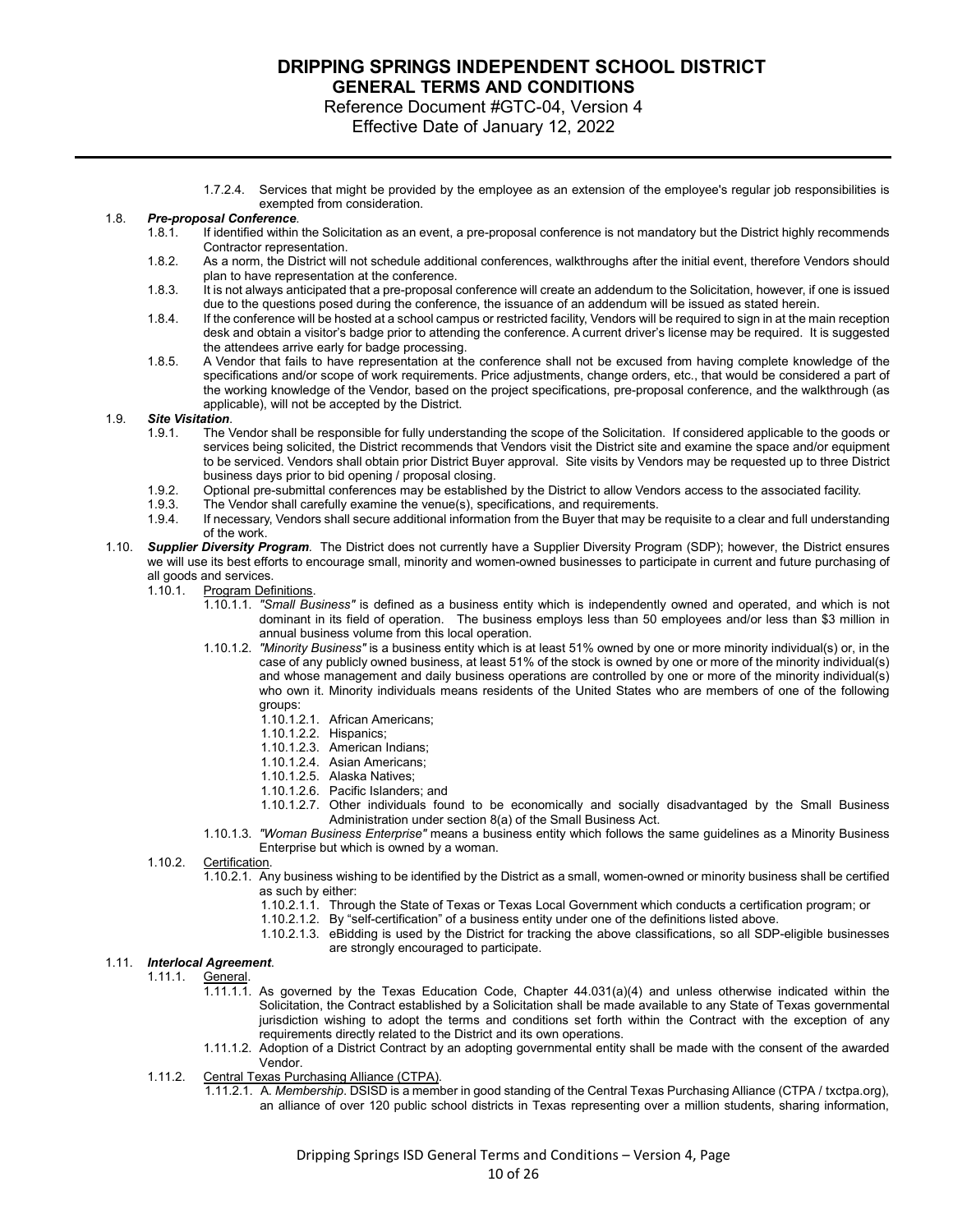### **DRIPPING SPRINGS INDEPENDENT SCHOOL DISTRICT GENERAL TERMS AND CONDITIONS** Reference Document #GTC-04, Version 4

Effective Date of January 12, 2022

services and contractual opportunities. CTPA is an alliance created in accordance with Section 791.001 of the Texas Government Code through interlocal agreements.

- 1.11.2.2. B*. Adoption of Awarded Contracts*. In support of this collaborative effort, all awards made by DSISD may be adopted by other active CTPA member districts. By adopting a contract from another CTPA member district, the adopting district has met the competitive bidding requirements established by the Texas Education Code, Section 44.031(a)(4) and as required by the adopting district's policies. There is no obligation on either the awarded vendor or the adopting CTPA member district to participate unless both parties agree. Upon mutual agreement of both parties to engage under the terms of the original contract, the vendor agrees to provide the contracted goods and services at the same or better contract pricing and purchasing terms established by the originating district. Minor modifications to the scope of work of the original contract may be allowed to accommodate the adopting district's needs, as long as such modifications are directly related in nature to the
- 1.11.2.3. *Sharing between Members*. To assist an adopting member district in establishing their supporting documentation, the awarded vendor's response and related documents owned by the originating district may be shared without prior notification to the awarded vendor, unless the vendor at the time of their response to the original solicitation clearly annotates that such sharing of their response is to not occur without prior permission of the vendor.
- 1.11.2.4. D*. Adopted Contract Management*. The adopting district shall be responsible for the management of the new contract and all payments to the contracted vendor. The originating district shall have no responsibilities under the new contract agreement. Upon adoption of the contract by the adopting CTPA member district, the original term of the contract and any renewal or extension options allowed under the original contract shall then transfer to the adopted contract, and such renewals options may be executed by the adopting member district at its sole discretion and independently of the originating member district's decision to execute such renewal options on the original contract.

#### 2. **SUBMISSION OF A SOLICITATION RESPONSE**.

- 2.1. A Solicitation Response shall represent a true and correct statement and shall contain no cause for claim of omission or error.<br>2.2. By submitting a Solicitation Response to the District to provide goods or services.
- 2.2. By submitting a Solicitation Response to the District to provide goods or services, Vendor acknowledges receipt and willingness to accept all terms and conditions contained in these General Provisions.
- 2.3. All responses to a Solicitation shall be valid for a minimum of ninety (90) calendar days from the date the Solicitation was due to the District unless otherwise modified within the Solicitation.
- 2.4. *Electronic Response*. Not available at this time.
	- The District has implemented an electronic procurement system which notifies suppliers of potential Solicitation offerings and electronic response, known as "eBidding".
	- 2.4.2. The Vendor shall respond to eBidding Solicitations Not available at this time.
	- 2.4.3. The Vendor shall provide all required documentation and information as stated within the Solicitation.<br>2.4.4. Unless otherwise directed by the Solicitation, the Vendor is discouraged from sending any documenta
	- 2.4.4. Unless otherwise directed by the Solicitation, the Vendor is discouraged from sending any documentation, samples, catalogs, etc. to the District under separate cover.<br>2.4.5. Hard Copy Response Solicitation
		- Hard Copy Response Solicitation.

.

2.4.5.1. The eBidding system allows for a more efficient and accurate bidding process. Not available at this time.

2.4.5.2.

- 2.4.5.3. If the Vendor will be unable to submit the solicitation, the Vendor is to contact the Buyer listed on the Solicitation in sufficient time to allow the Buyer a reasonable opportunity to send an official paper copy of the Solicitation.
- 2.4.5.4. All hard copy Solicitation Responses shall meet all requirements set forth in the package provided by the Buyer.<br>2.4.5.5. Hardcopy responses shall contain:
- Hardcopy responses shall contain:
	-
	- 2.4.5.5.1. The signed official Invitation Document provided by the Buyer;<br>2.4.5.5.2. Any additional documents or information required by the Solici Any additional documents or information required by the Solicitation.
- 2.4.5.6. To be considered viable, a Solicitation Response must be physically received at the Purchasing Department located at 510 West Mercer St. Dripping Springs, Texas 78620, before the time and date indicated in the Solicitation.
- 2.4.5.7. Failure to provide a signed Solicitation Response on the official Solicitation form as part of a hard copy Solicitations Response will result in the Solicitation Response being considered non-responsive and will be disqualified.
- 2.4.5.8. Late Solicitation responses will not be accepted or considered by the District under any circumstances.
- 2.4.5.9. The Vendor is hereby informed that all hard copy responses will be opened after the Solicitation opening date and time.<br> $.2.5.$

#### . 2.5. *Hard Copy Response*

- 2.5.1. Solicitation Response must contain:
	- 2.5.1.1. The Solicitation Response Form;<br>2.5.1.2. Specification documents, if applic
	- 2.5.1.2. Specification documents, if applicable;<br>2.5.1.3. The certifications and representations
	- The certifications and representations as applicable;
	- 2.5.1.4. Any additional documents required by the Solicitation.
- 2.5.2. To be considered viable, a Solicitation Response must be physically received at the Purchasing Department located at 510 West Mercer Street, Dripping Springs, Texas 78620 before the time and date indicated in the Solicitation.

# 2.6. *Solicitation Response Certification*.

2.6.1. By submitting a Solicitation Response, the Vendor certifies and represents to the District that: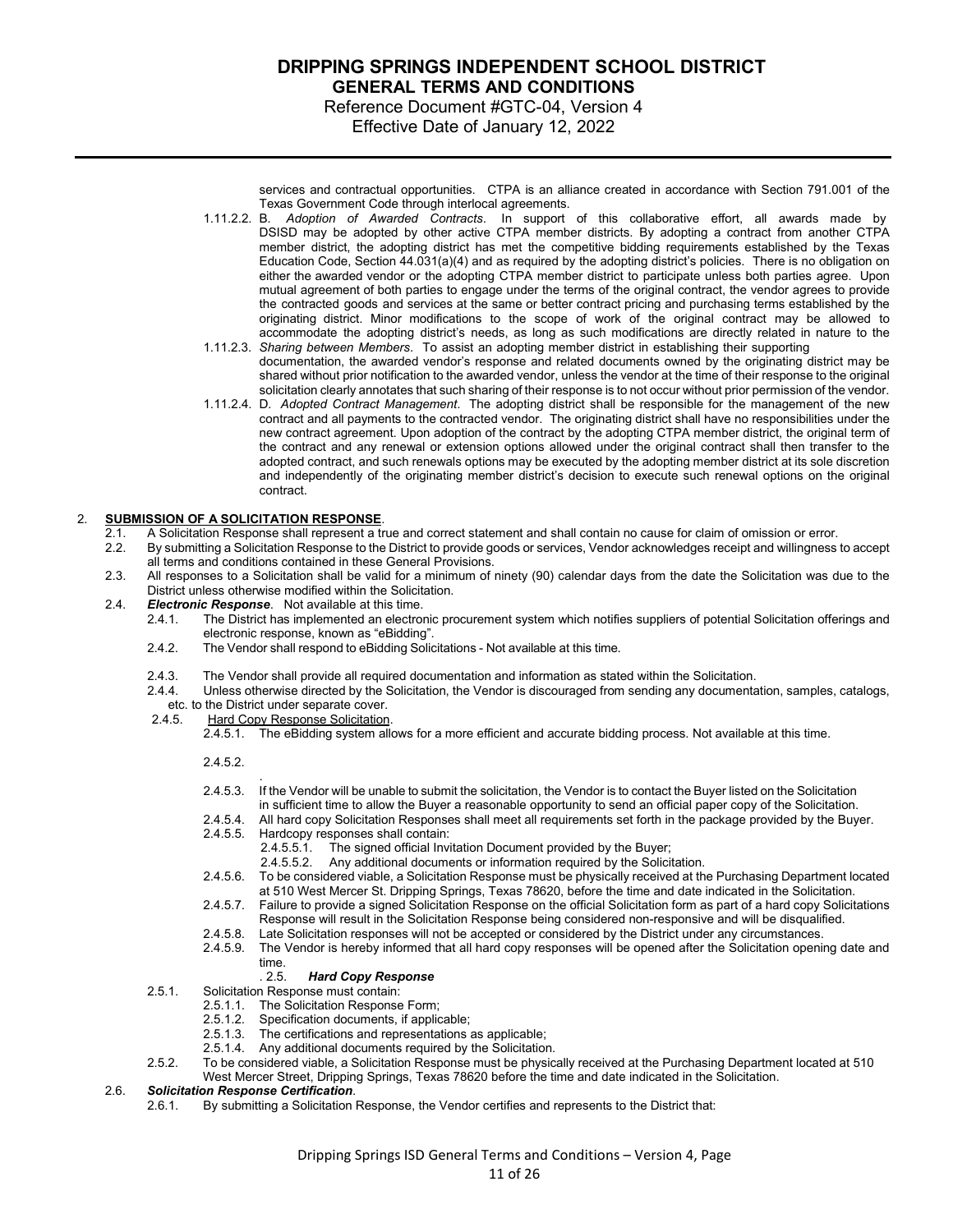Reference Document #GTC-04, Version 4

Effective Date of January 12, 2022

- 2.6.1.1. The Solicitation Response has been manually signed or electronically submitted by an authorized representative of the company or firm submitting the bid, proposal, offer or other Solicitation Response document;
- 2.6.1.2. The Vendor's firm or any of its individual have not prepared the Solicitation Response in collusion (as codified at Section 15.01 et. seq., Texas Business and Commerce Code, or the Federal antitrust laws) with any other Vendor or individual; and
- 2.6.1.3. The contents of the Solicitation Response as to price, terms and conditions or other details of the Solicitation Response have not been communicated by the Vendor or by any employee or agent to any other person engaged in this type of business prior to the official opening of the Solicitation.
- 2.6.1.4. Failure on the Vendor's part to have an authorized Company representative sign the Solicitation response will result in the Solicitation Response being considered non-responsive and disqualified.

### 2.7. *Withdrawal of Solicitation prior to Opening or Closing*.

- 2.7.1. For all Hard Copy Solicitations, a Vendor may withdraw their bid/response in person by completing a *Bid/Response Withdrawal Form* available at the District's Purchasing Office Solicitation Response Desk, or presenting the request to withdraw on their company letterhead at any time prior to the bid/response opening/closing date and time.
- 2.7.2. The Vendor representative must be an authorized agent of the company or the individual must provide proof of assignment from an authorized agent of the company for the request to be considered.
- 2.7.3. To request the release of the bid/response in person, the Vendor representative must present one of the following valid types of identifications:
	- 2.7.3.1. Corporate identification card (e.g. business card or photo badge)
	- 2.7.3.2. Photo identification card (e.g. Texas Driver's License)<br>2.7.3.3. Other legally recognized forms of identification
	- Other legally recognized forms of identification
- 2.7.4. The identification must match the person withdrawing a bid/response for the response to be released.<br>2.7.5. The District reserves the right to require additional proof if deemed necessary.
- The District reserves the right to require additional proof if deemed necessary.
- 2.7.6. Any reference to the receipt of the response will be stricken from the procurement folder and the Bid/Response Withdrawal Form or company letter will become part of the procurement file.
- 2.7.7. Vendors who are unable to present the Bid/Response Withdrawal Form or Letterhead in person may send their signed request via email to [purchasing@](mailto:purchasing@ltisdschools.org)dsisdtx.us. Please note the District will use the email and attached documents as authorization to withdraw the bid/response.
- 2.7.8. Withdrawing the bid/response does not prohibit the Vendor from resubmitting their bid /response prior to the bid/response opening /closing date and time.

# 2.8. *Late Solicitation Response*.

- Late Solicitation Responses will **NOT** be considered under any circumstances.
	- 2.8.1.1. *Hard Copy Responses*. A Solicitation Response will be considered late if the response is not physically received at the Purchasing Department located at 510 West Mercer St, Dripping Springs, Texas 78620, before the time and date indicated in the Solicitation.
	- 2.8.1.2. *Electronic Responses*. Not available at this time
	- 2.8.1.3. The stated closing time in the Solicitation is considered late and response will not be accepted by the District.
- 2.8.2. The Purchasing Department will not be responsible for and no allowances will be made for Solicitation Responses delivered to other locations within the District, delays caused by the Post Office, technical delays or problems, courier services, or any other delays.
- 2.8.3. The official deadline date and time is determined by the Purchasing Office and specified in the Solicitation.
- 2.9. *Post Opening / Closing Withdrawal of a Solicitation Response*. Any Vendor who is extended the privilege of withdrawing a Bid after the opening / closing of a Bid because of having proven mechanical error in the Solicitation Response, at the District's discretion, may not be considered for an Award on similar items for a specific period of time deemed appropriate by the District, usually considered one (1) year.

# 2.10. *Confidentiality of Documents*.

- 2.10.1. All documents submitted as part of the Vendor's Proposal Response to a Solicitation will be deemed confidential during the evaluation process.
- 2.10.2. Proposal Responses will not be available for review by anyone other than the District Purchasing personnel, the evaluation team, and/or its designated agents, if applicable, as stated in the Texas Government Code, Subchapter B, Section 552.104(a).
- 2.10.3. There shall be no disclosure of any Proposer's information to a competing Proposer prior to award of the Solicitation Responses unless otherwise dictated by State of Texas law.
- 2.10.4. Following award of contract, all Proposals become public documents and are available for public viewing upon written request to the District unless deemed confidential by State of Texas law or Texas Attorney General opinion.
- 2.10.5. Senate Bill 943, effective as of January 1, 2020, amends the Government Code to make government contracting information public and require its disclosure. The bill sets out certain exceptions to and exemptions from disclosure, including for proprietary information and trade secrets. The bill, among other provisions, requires a governmental body that receives a request for contracting information that is in the custody or possession of the contracted entity and not maintained by the governmental body to ask that the entity provide the information to the governmental body. The bill authorizes a governmental body to terminate a contract for an entity's noncompliance with the bill's provisions.
- 2.10.6. All documents associated with a Solicitation shall be governed by the State of Texas Government Code, Subchapter B, Section 552.021 – 022.
- 2.10.7. The requirements of the Texas Public Information Act, Chapter 552 of the Texas Government Code, Subchapter J, may apply to this bid or contract if it is valued at more than \$1 million. The contractor or vendor agrees the contract can be terminated if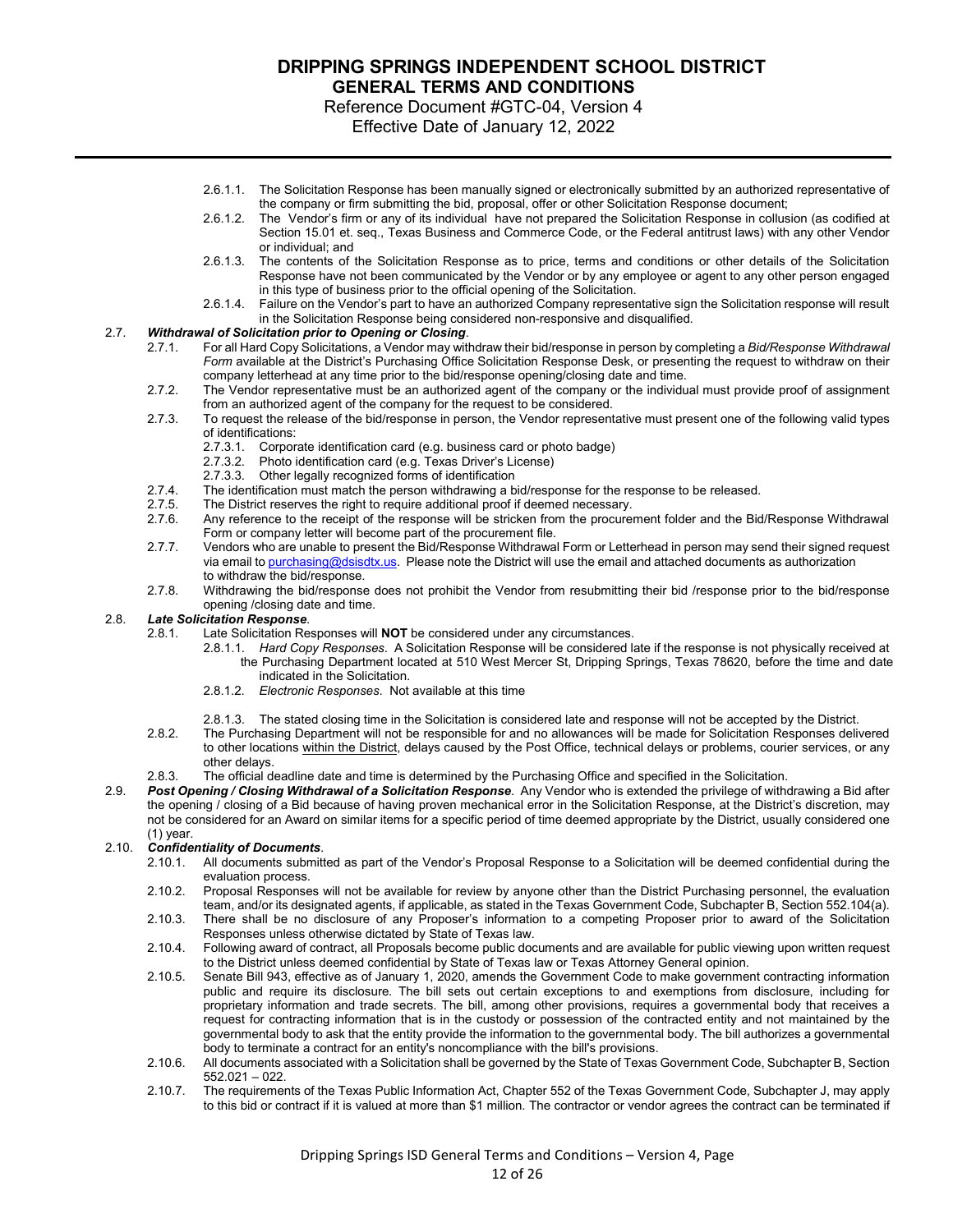### Reference Document #GTC-04, Version 4

Effective Date of January 12, 2022

the contractor or vendor knowingly or intentionally fails to comply with a requirement of that subchapter, including the preservation of all "contracting information" (as defined in 552.003) and the provision, upon request of the governmental entity with whom you are contracting, of all contracting information. Contracting information includes, but is not limited to, records, communications and other documents related to the bid process, contract, payments, receipts, scope of work/services, and performance.

### 3. **COMPONENTS OF A SOLICITATION**.

- 3.1. *Types of Contracts*. Each Solicitation will identify the type of Contract being advertised. One of the following contracting methods will typically be used, but the District reserves the right to use any contracting method it deems to be in the best interest of the District:
	- 3.1.1. Firm-Fixed Price*.*
		- 3.1.1.1. Prices shall be firm-fixed for the term specified in the Contract, and all extensions exercised by the District.
		- 3.1.1.2. No increases will be allowed during the contract term.
		- 3.1.1.3. Price decreases are acceptable at anytime during the term of the Contract.
	- 3.1.2. Fixed-Price with a Price Adjustment Allowance.
		- 3.1.2.1. Prices shall be firm for a term specified in the Contract.<br>3.1.2.2. Prices can be adiusted based on escalation provisions
			- Prices can be adjusted based on escalation provisions as identified in the Contract.
		- 3.1.2.3. The District reserves the sole right to evaluate the applicability of any price adjustment and accept or reject any formula included in any Solicitation Response or accept or reject any Solicitation Response containing a price adjustment proposal.
	- 3.1.3. Firm-Fixed Discount Percentage, Discount-from-List, or Cost Markup-From-List.
		- 3.1.3.1. Discount or cost mark-up shall be firm-fixed for the period specified in the Contract but prices may vary based upon changes in a District approved price list or other pricing document, by the method and frequency as identified in the Contract.
		- 3.1.3.2. Used when the pricing is based on a discount or a cost plus mark-up percentage from an established, publicly recognized price list.
		- 3.1.3.3. Prices shall be from a current Vendor's price list or a cost-plus percentage add-on to a Vendor's distributor/producers price list.
		- 3.1.3.4. Vendor's price list shall be the current price list published and available to and recognized by the trade. A price list especially prepared for a given Solicitation will not be accepted. The District shall be the sole determinate as to acceptability.
		- 3.1.3.5. Unless otherwise indicated within the Solicitation, the period of acceptance shall be no earlier than ten (10) District Business Days from receipt and approval.
		- 3.1.3.6. In order for a price list to be changed, a new or amended price list must be submitted to the Purchasing Department by the Vendor and approved by the District Buyer within the Contract time specified prior to the requested price change. Otherwise the last District approved price list remains in effect until such time that the District approves the price change.
		- 3.1.3.7. Prices for this type of Contract cannot be increased for 30 days after the Contract commences unless otherwise specified in the Solicitation. Price reductions shall be offered immediately upon becoming available to a Vendor at any time after award.

#### 3.2. *Solicitation Pricing*.

- 3.2.1. Solicitation prices must be firm for ninety (90) days from Solicitation opening/bid closing date until award unless otherwise specified in the Solicitation.
- 3.2.2. Unless otherwise identified within the Solicitation, all items bid are to be bid without minimum quantity requirements. Any bid received with minimum quantity requirements will be disqualified as non-responsive.
- 3.2.3. The Solicitation will dictate to the Vendor how the pricing is to be provided based on the type of products or services.
	- 3.2.3.1. *Unit Price*. The Vendor shall provide pricing for the item based on the unit of measure stated.
		- 3.2.3.2. *Alternate*.
			- 3.2.3.2.1. If offering an alternate product to the one reference within the solicitation, the Vendor shall provide the manufacturer and model number of the alternate.
			- 3.2.3.2.2. Failure to provide will require the Vendor to provide the referenced product for the term of the contract award.
		- 3.2.3.3. *Hourly Price*. The Vendor shall provide the hourly pricing based on the service type.
		- 3.2.3.4. *Lot Price*. The Vendor shall provide a total price to include all items that are considered within the identified lot(s).
		- 3.2.3.5. *Discount*. The Vendor shall provide a discount from the standard price for the item(s) listed within the Solicitation.
		- 3.2.3.6. *Trade-in*.
			- 3.2.3.6.1. The Vendor may provide a price for the item to be considered as a trade-in for the item to be purchased.
			- 3.2.3.6.2. If the Vendor is awarded the item to be purchased and the trade-in is considered acceptable to the
				- District, the trade-in will be listed on the associated purchase order or award.
- 3.3. *Quantities*. Any quantities listed within the Solicitation are a close approximation based on requirements and available funds, but the District reserves the right to purchase more or less than the estimated quantities, at the current Contract price, for the term of the agreement unless otherwise specified in the Solicitation.

# 3.4. *Delivery Terms*.

- 3.4.1. All goods or products included in the Solicitation shall be F.O.B. ("Free on Board") destination, unless otherwise indicated within the Solicitation.
- 3.4.2. All goods or products will be considered freight prepaid and allowed, and included in the unit price.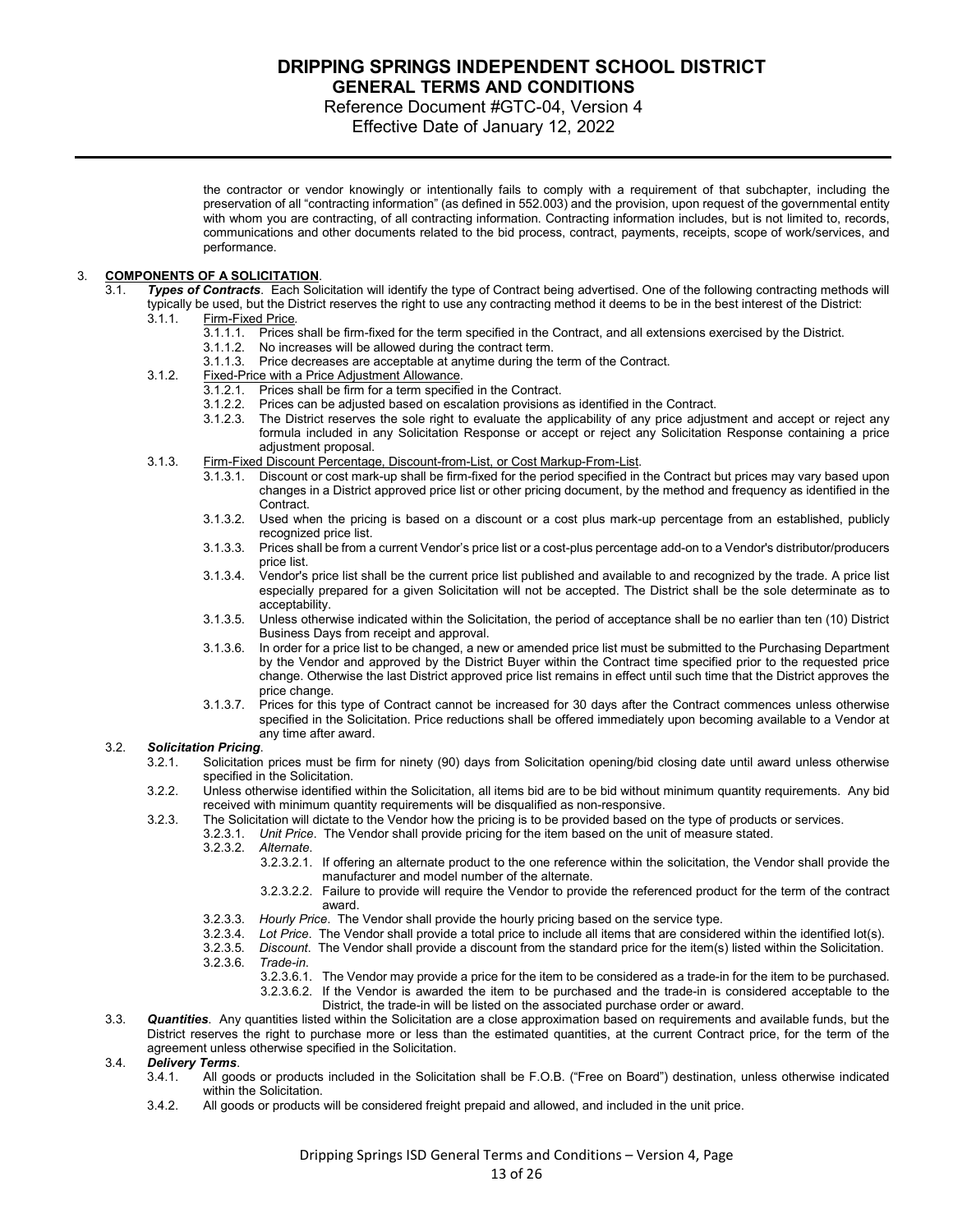Reference Document #GTC-04, Version 4

Effective Date of January 12, 2022

- 3.4.3. If separation of the delivery costs are a necessity for bidding, the Vendor must provide a "not-to-exceed" price with their response. The District will not accept a "to-be-determined" submittal. Any shipping costs submitted in addition to the unit price will be added to the unit price and considered in the evaluation process.
- 3.4.4. The place of delivery shall be set forth in the block of the purchase order entitled "Ship To".
- The District expressly reserves all rights under law, including, but not limited to the Uniform Commercial Code, to inspect the Deliverables at delivery before accepting them, and to reject defective or non-conforming Deliverables.
- 3.4.6. Services shall be provided/scheduled as specified or directed by the District.

# 3.5. *Brand Name and Product Number Reference*.

- If applicable to the Solicitation, the use of referenced brand/stock numbers in a Solicitation are for brevity in establishing minimum specifications and are not intended to be restrictive.
- 3.5.2. "Buyers approved equal" indicates that the District will consider other manufacturer's product that meets or exceeds the published specifications. The District shall make the final determination of acceptable substitutions.
- 3.5.3. All items stating the terms "No Alternatives", "No Substitute" or "Must Match Existing" shall mean that the District will not accept any other manufacturer's products.
- 3.5.4. If the referenced manufacturer's stock number space is left blank, the District will consider the bid to be as specified.<br>3.5.5. If an exception is made to the referenced manufacturer's product, the alternate manufa
- If an exception is made to the referenced manufacturer's product, the alternate manufacturer, brand name and number must be indicated for each item bid. The Vendor will be required to forward any illustrations that render its equivalency. Any additional specifications must reference the line item number to which it corresponds.
- 3.5.6. Products of inferior quality will be rejected.

# 3.6. *Sample Requirements*.

- The District may require a sample of a product at any time for evaluation and testing, from a Vendor participating in a Solicitation process or a Vendor supplying items to the District under contract.
- 3.6.2. The Vendor should not submit a sample with the Solicitation Response unless directed to do so.

#### 3.6.3. Request of Sample.

- 3.6.3.1. If it is determined that a sample is required as part of the Evaluation Process, the requirement will be issued in writing to the Vendor by the Buyer.
	- 3.6.3.2. Samples must be received by the District's Purchasing Office within five (5) District Business Days after written notification is issued, unless the notification instructs otherwise.
	- 3.6.3.3. A representative sample of the item(s) offered must be provided.<br>3.6.3.4. The Vendor will cover all costs in shipping and providing the sam
	- The Vendor will cover all costs in shipping and providing the sample product to the District.
- 3.6.3.5. Failure to provide a requested sample may disqualify the Vendor from further consideration in award of the associated Solicitation item.
- 3.6.3.6. If a sample is found to not meet the Solicitation specifications or the intended purpose of the product, the associated Solicitation item will be disqualified.

# 3.6.4. Sending of Samples.

- If a sample is required by the District, samples must be clearly marked with the following information:
	- 3.6.4.1.1. The word "Sample" in large print;
		- 3.6.4.1.2. The name of the company submitting the sample; and
		- 3.6.4.1.3. The number and title of the Solicitation or Contract.

#### 3.6.5. Return of Samples.

- 3.6.5.1. Unless specifically requested, all samples provided shall become the property of the District.
- 3.6.5.2. If the sample is required by the Vendor to be retuned, any and all costs associated with the return of the sample will be the responsibility of the Vendor.

#### 3.7. *Attachment*.

- 3.7.1. Vendors may include attachments to describe goods or services being offered and/or to exhibit that products offered meet all written specifications; however, Vendors shall not submit samples unless requested to do so.
- 3.7.2. Page and paragraph numbers shall properly reference each page of an attachment in the Solicitation Response.<br>3.7.3. The name of the Vendor submitting the attachment shall also be prominently displayed on each page o
- 3.7.3. The name of the Vendor submitting the attachment shall also be prominently displayed on each page of the attachment.<br>3.7.4. No terms or conditions recorded on any attachment will be considered binding unless specifi
- No terms or conditions recorded on any attachment will be considered binding unless specifically made a part of the Solicitation Response in writing.
- 3.7.5. Any added terms or conditions may result in disqualification of a Solicitation Reponses, e.g., Solicitation Reponses subject to laws of a state other than Texas, requirements for prepayment, limitations on remedies, change in venue, etc.

### 3.8. *References*.

- If required in the Solicitation, the Vendor is to submit references that have contracted with their company to provide like products or services. It is recommended that the Vendor show school districts or other local government organizations equal to the District in size and structure, if possible.
- 3.8.2. The District reserves the right to use the results of the reference check in the evaluation process. A negative reference or references may result in disqualification.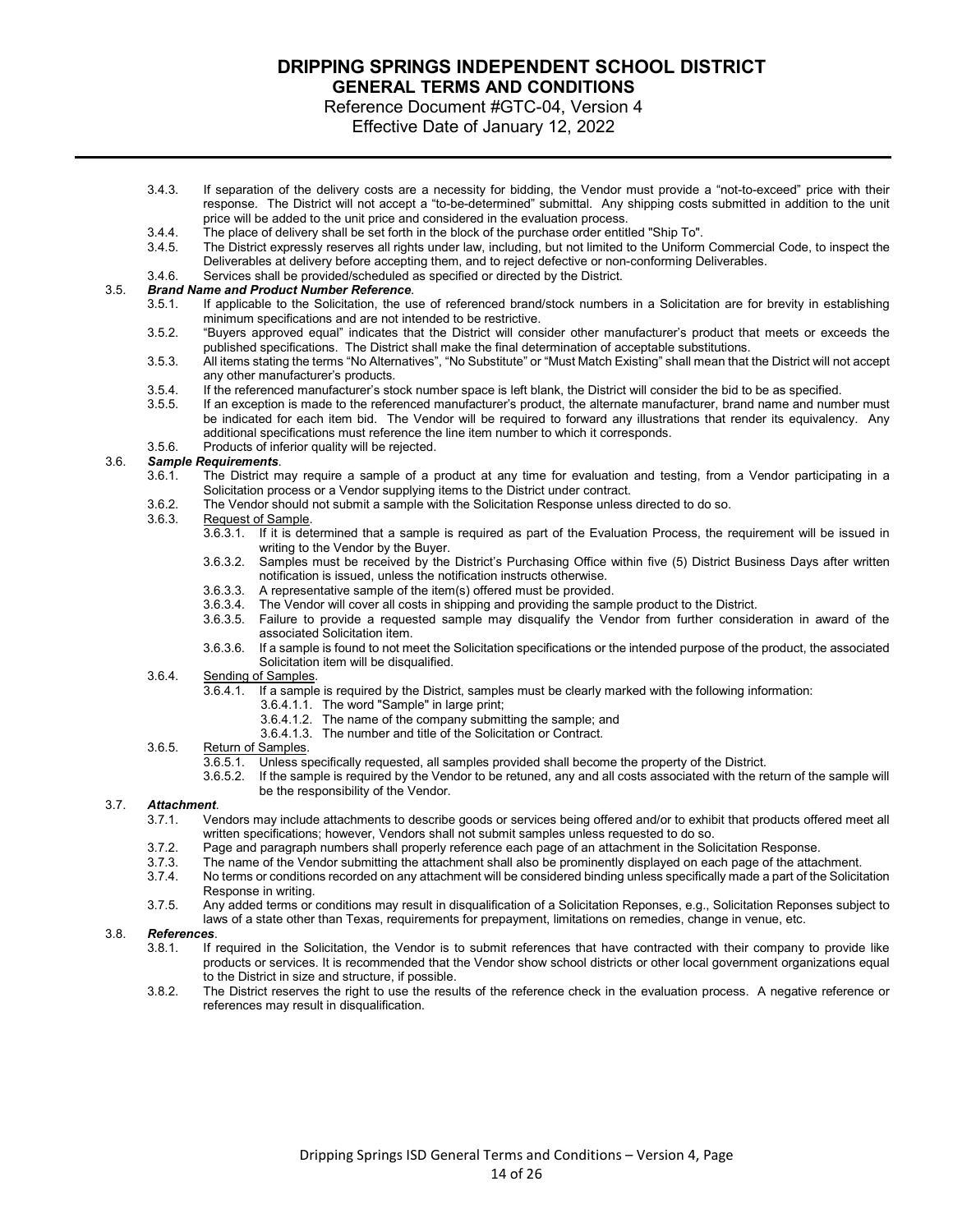**DRIPPING SPRINGS INDEPENDENT SCHOOL DISTRICT** 

**GENERAL TERMS AND CONDITIONS**

Reference Document #GTC-04, Version 4 Effective Date of January 12, 2022

### *PART III SOLICITATION EVALUATION AND AWARD*

- 1. **RESERVATIONS**. The District expressly reserves the right to:<br>11 Waive minor deviations from specifications if the Distr
	- Waive minor deviations from specifications, if the District determines that the overall cost of the goods or services will be lower and the overall function is improved or not impaired;
		- 1.2. Waive any minor informality or deficiency in any Solicitation procedure;
		- Reject any or all Solicitation Responses;
		- 1.4. Cancel the Solicitation;<br>1.5. Reissue a Solicitation:
		- Reissue a Solicitation:
		- 1.6. Extend the Solicitation opening time and date, the Contract Award date, or both;
		- 1.7. Specify approximate quantities;<br>1.8. Increase or decrease the quanti
	- 1.8. Increase or decrease the quantity specified in the Solicitation;<br>1.9. Consider and accept alternate Solicitations, if specified in the
	- 1.9. Consider and accept alternate Solicitations, if specified in the Solicitation, when it is considered in the best interest of the District;
	- 1.10. Procure any goods or services by other means;
	- 1.11. Purchase no goods or services.

# 2. **COMPETITIVE SELECTION USING BEST VALUE**.

- 2.1. *Solicitation*.
	- 2.1.1. All formal Solicitations will be evaluated using the Best Value method as defined in Texas Education Code 44.031(b).
	- 2.1.2. In determining Best Value the District shall consider the following:
		- 2.1.2.1. Purchase price;
			- 2.1.2.2. Reputation of the Vendor and of the Vendor's goods or services;<br>2.1.2.3. Quality of the Vendor's goods or services:
			- 2.1.2.3. Quality of the Vendor's goods or services;<br>2.1.2.4. Extent to which the goods or services mee
			- 2.1.2.4. Extent to which the goods or services meet the District's needs;<br>2.1.2.5. Vendor's past relationship with the District;
			- Vendor's past relationship with the District;
			- 2.1.2.6. The impact on the ability of the District to comply with laws and rules relating to historically underutilized businesses;<br>2.1.2.7. Total long-term cost to the District to acquire the Vendor's goods or services;
			- Total long-term cost to the District to acquire the Vendor's goods or services;
			- 2.1.2.8. For a contract for goods and services, other than goods and services related to telecommunications and information services, building construction and maintenance, or instructional materials, whether the Vendor or the Vendor's ultimate parent company or majority owner;<br>2.1.2.8.1. Has its principal place of busine
				- 2.1.2.8.1. Has its principal place of business in this state; or <br>2.1.2.8.2. Employs at least 500 persons in this state; and
				- Employs at least 500 persons in this state; and
			- 2.1.2.9. Any other relevant evaluation criteria specifically listed in the Solicitation.
	- 2.1.3. The Solicitation will indicate the criteria and ranking to be used to determine Best Value. In the absence of criteria in the Solicitation, the criteria in 2.1.2 will be used.

# 2.2. *Award*.

- 2.2.1. Award will not necessarily be made to the Vendor submitting the lowest priced offer.<br>2.2.2. The District will evaluate the Solicitation Responses and may request additional info
- The District will evaluate the Solicitation Responses and may request additional information, including conducting interviews, oral presentations, negotiations, or any requirements deemed appropriate;
- 2.2.3. After Solicitation Responses are received, the District may make an Award without discussion with any Vendor. The District reserves the right to conduct interviews, oral presentations, negotiations if applicable, or any other requirements deemed appropriate with only one, with some, or with all Vendors. Solicitation Responses should therefore, be submitted on the most favorable terms.
- 2.2.4. The District reserves the right to not make any award if it is deemed to be in the best interest of the District.<br>2.2.5. Award Types.
- - Award Types.<br>2.2.5.1. Line 2.2.5.1. *Line Item Award*. The award is based solely on the price bid by the most responsive Vendor.
	- 2.2.5.2. *Low Total Award*. The award is based upon two or more items that within a Solicitation that either are of similar type, are compatible, or would benefit the District based on standard ordering practices.
	- 2.2.5.3. *Best Value Award*. The award is based solely on the total evaluation points of the published criteria the Vendor received for their response.
	- 2.2.5.4. *Lot Award*. The award is based on the total cost of a grouping of identified items.
- 3. **PARTNERING AND / OR SUBCONTRACTING**. If the Vendor has joined with one or more business partners or is Subcontracting any work to respond to the Solicitation, the District reserves the right to:
	- 3.1. Reject the Vendor's offer based on that/those partnership(s) and/or Subcontractors.
	- 3.2. Accept, at its option, subsequent offers with new partnership(s) and or Subcontractors, should the Subcontracting Vendors in the initial offer be unacceptable for any reason.
	- 3.3. The Vendor shall be responsible Subcontractors and their agents and employees, and other persons performing portions of the work, including but not limited to applicable training in their area of expected expertise and safety.
	- 3.4. All Subcontractors must be insured to the same levels as the Vendor as required herein.

#### 4. **EVALUATION**.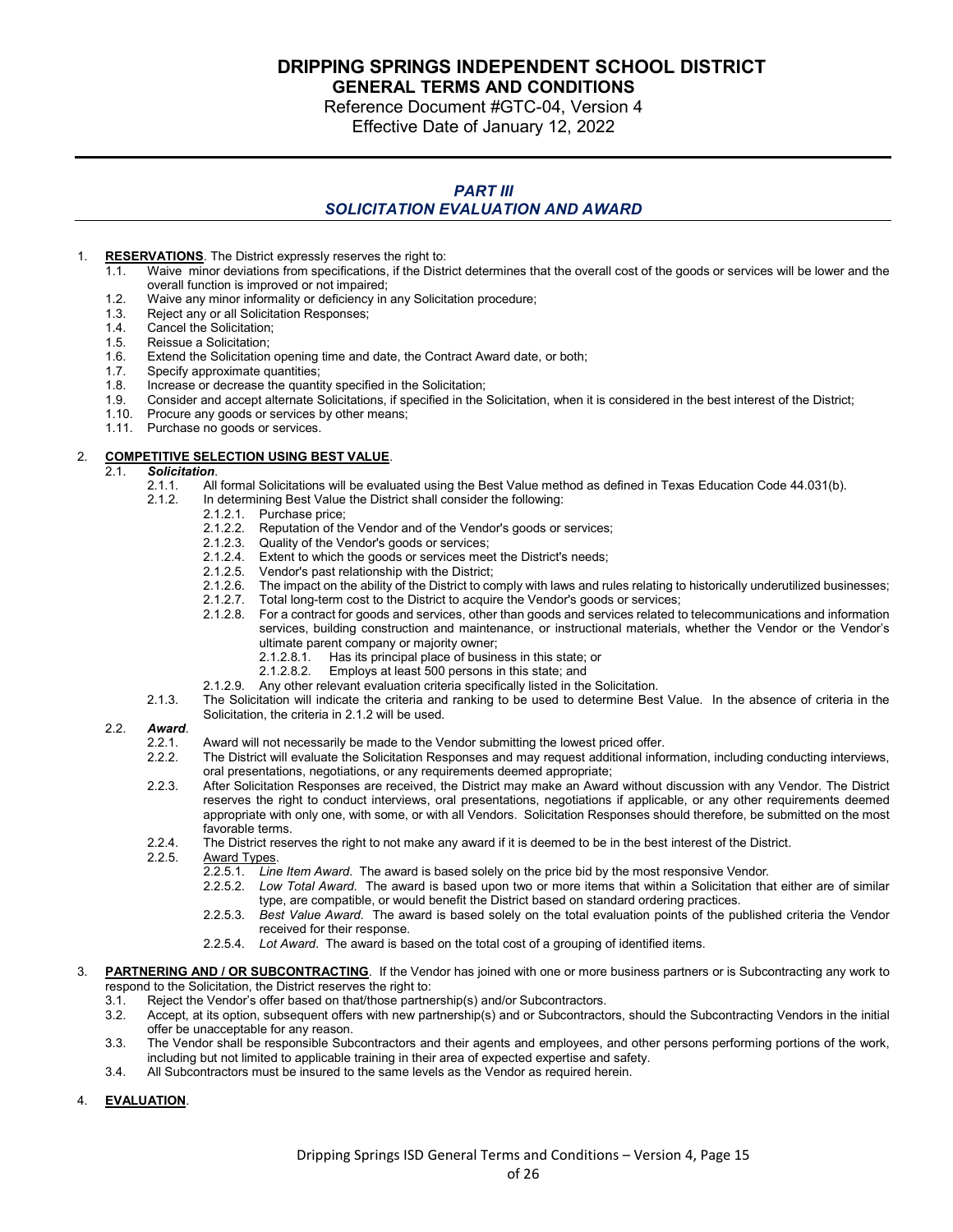Reference Document #GTC-04, Version 4

- Effective Date of January 12, 2022
- 4.1. The District will evaluate all Solicitations based on the following types of criteria:
	- 4.1.1. Objective. Objective evaluation is based on:
		- 4.1.1.1. A set of pre-determined criteria using formulas and/or sets of ranges; and
		- 4.1.1.2. Does not normally include an evaluation team.
		- 4.1.2. Subjective. Subjective evaluation is based on:
			- 4.1.2.1. A set of pre-determined criteria that does not provide a quantitative formula or range; and
			- 4.1.2.2. Includes the use of an evaluation team to determine the scoring.

#### 5. **AWARD OF CONTRACT**.

5.1. The District will indicate acceptance of a Vendor's Solicitation Response by issuance of a Notice of Award, Purchase Order, District Contract, or other form at completion of the evaluation of Solicitation Responses.

- 5.2. *Notice of Award*.
	- 5.2.1. A majority of the contracts awarded by the District will be issued by a formal Notice of Award issued by the District Purchasing **Office**
	- 5.2.2. Unless otherwise stated within the notice, the District makes no obligation as to the quantities or deliveries of the items awarded, and it is at the Vendor's own risk if any orders are placed or items manufactured prior to receipt of a District issued Purchase Order.

#### 5.3. *Purchase Order*.

- 5.3.1. If the Contract is issued in the form of a Purchase Order, the purchase order together with any other documents which the District has attached thereto and/or referenced as part of the Purchase Order, constitutes an offer by the District to purchase from the Vendor the goods and/or services indicated, subject to these General Provisions.
- 5.3.2. The Purchase Order, its attachments, and/or referenced documents including these General Provisions is the sole and complete Contract between the District and Vendor with respect to the goods and services ordered, and supersede all prior oral and written understandings.
- 5.3.3. No additional terms or modifications to the Purchase Order proposed by the Vendor in any acknowledgement, sales order, or other form of communication shall be binding on the District.
- 5.3.4. The District's failure to object to provisions contained in any communication from the Vendor shall not be deemed a waiver of the provisions hereof or an approval of the terms therein.
- 5.3.5. Acceptance of the Purchase Order is conditional on Vendor's acceptance of the terms and conditions in these General Provisions.
- 5.3.6. The District expressly objects to and rejects any terms or conditions in addition to or different from those contained in these General Provisions, whether previously or hereafter proposed in any form from Vendor unless the District has expressly agreed with them in writing.

## 5.4. *District Contract*.

- If a formal District Contract is issued, the terms and conditions of the Contract shall be governed in the following order of precedence:
	- 5.4.1.1. The Original Solicitation;<br>5.4.1.2. Any Addenda submitted
	- Any Addenda submitted prior to the opening of the Solicitation;
	- 5.4.1.3. District General Provisions;<br>5.4.1.4. The accepted portions of th
	- The accepted portions of the Vendor's Solicitation Response; and
	- 5.4.1.5. Any subsequent contractual documents agreed upon by both parties.
- 5.4.2. Failure to accept this obligation may result in the cancellation of any award;
- 5.4.3. Any damages suffered by the District as a result of the Vendor's failure to Contract shall be recovered from the Vendor.

# 6. **DISCLOSURE OF CONFLICT**.

- 6.1. An awarded vendor will be required to complete and submit Form 1295, as it applies for awards that meet the requirements of Government Code Section 2252.908.
- 6.2. The requirements are:
	- 6.2.1. Requires an action or vote by the governing body of the entity or agency before the contract may be signed; or
	- 6.2.2. Has a value of at least one (1) million dollars.
- 6.3. The District may not enter into a contract described above with a Vendor who submits a disclosure of interested parties at the time of award or executed contract with the District.
- 6.4. The Vendor must submit the disclosure on the form prescribed by the Texas Ethics Commission that includes a list of each interested party for the contract of which the contracting business entity is aware and the signature of the authorized agent of the contracting business entity, acknowledging that the disclosure is made under oath and under penalty of perjury.
- 6.5. Instructions are available on the Texas Ethics Commission website at https://www.ethics.state.tx.us/file.<br>6.6. Publically traded vendors are exempt from this requirement
- Publically traded vendors are exempt from this requirement.

#### 7. **POST-AWARD DEBRIEF**.

- 7.1. Following the award of Solicitation, all Solicitation documents and responses become public and are available for public viewing upon written request to the District unless deemed confidential by State of Texas law or Texas Attorney General opinion.
- 7.2. Most tabulations of the Solicitation responses will be made available through eBidding. Click on "Awarded Bid Information" to locate the Solicitation by the assigned Solicitation number.
- 7.3. Open record requests for other documentation shall be made based on the requirements set forth in the District Policy GBAA (Legal) found at http://pol.tasb.org/Policy/Code/1245?filter=GBAA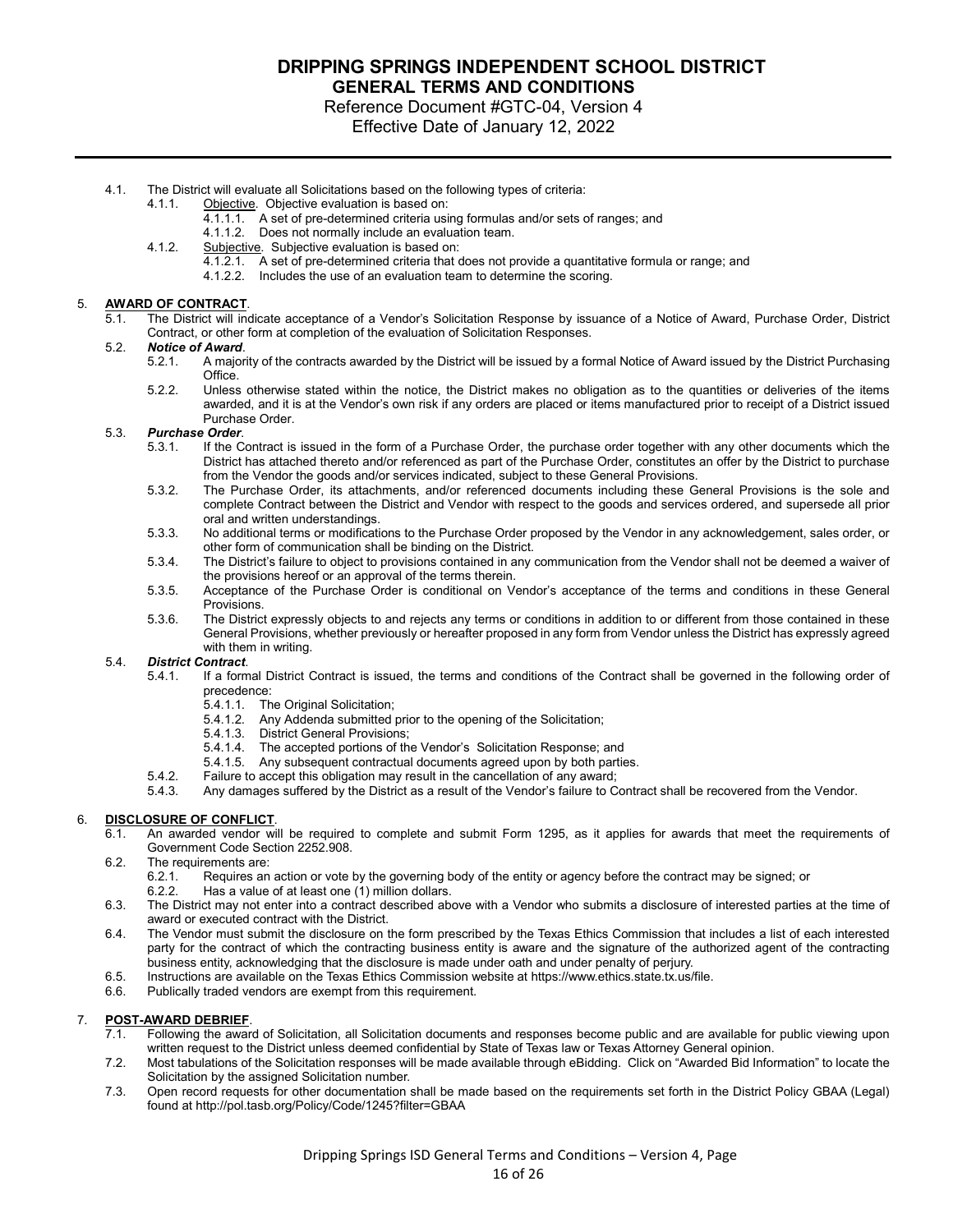### **DRIPPING SPRINGS INDEPENDENT SCHOOL DISTRICT GENERAL TERMS AND CONDITIONS** Reference Document #GTC-04, Version 4

Effective Date of January 12, 2022

7.4. Vendors have a right to a debriefing via email, phone or physical meeting by the District Purchasing personnel. Such requests are to be made through the assigned Buyer of the Solicitation, preferably by email. The Purchasing Office will attempt to meet such requests in a timely manner.

### 8. **RIGHT TO PROTEST**.

- 8.1. All Vendors that believe they have been aggrieved shall be permitted to protest an award based on the procedures outlined in District Policy CHE (Local) – *Vendor Relations*.
- 8.2. Only upon learning of the aggrievement, the District will advise the Vendor of the policy, and the Vendor shall take full responsibility for understanding and following the policy including the timing of such protests.
- 8.3. CHE (Local) is provided on the District web site at http://pol.tasb.org/Policy/Code/1245?filter=CHE.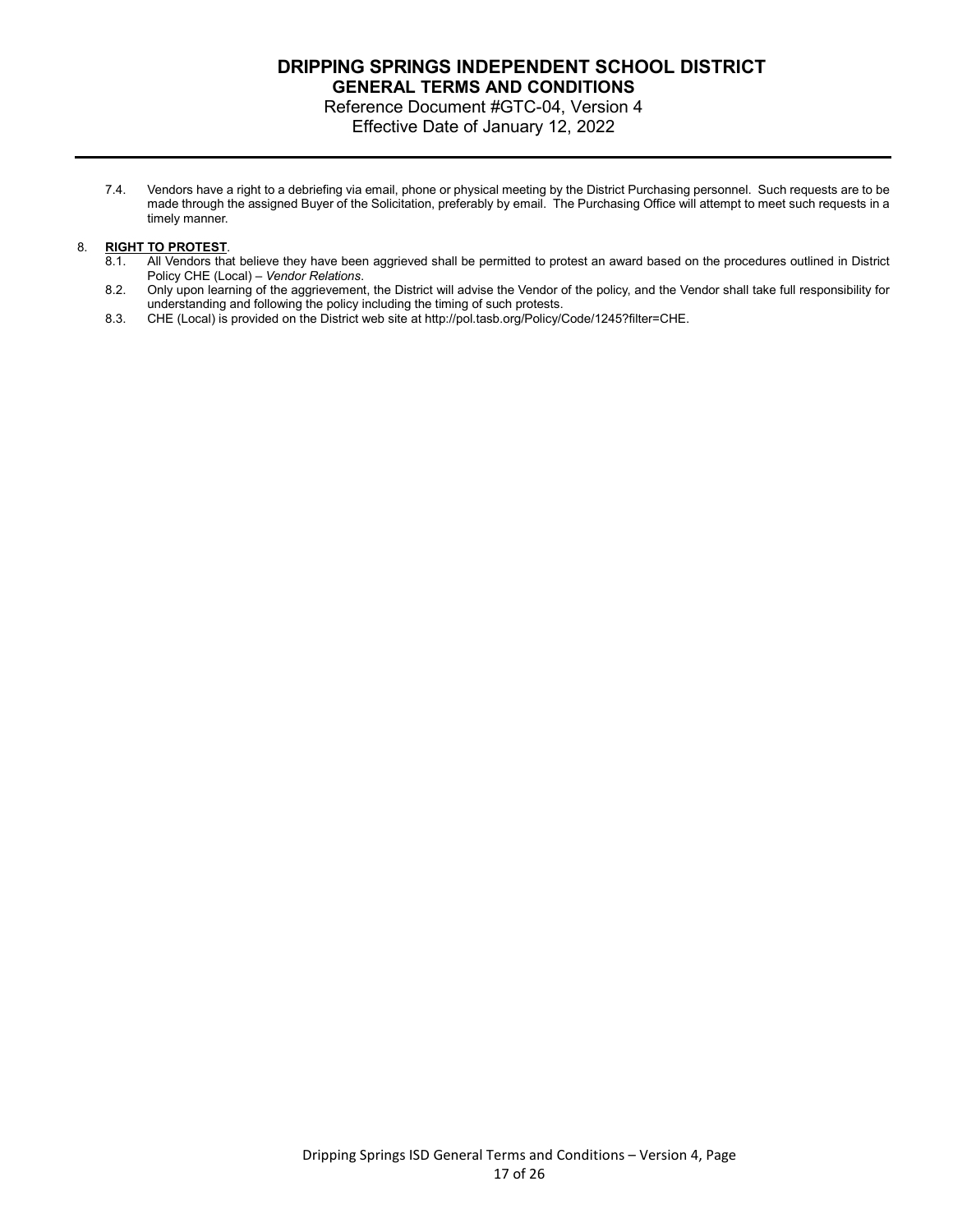**DRIPPING SPRINGS INDEPENDENT SCHOOL DISTRICT** 

**GENERAL TERMS AND CONDITIONS**

Reference Document #GTC-04, Version 4 Effective Date of January 12, 2022

### *PART IV CONTRACT TERMS, CONDITIONS, AND REQUIREMENTS*

### 1. **GENERAL TERMS**.

1.1. *Title*. The awarded Vendor shall be hereby known in the section as "Contractor".

#### **Term of Contract.**

- 1.2.1. The Contract established by the Contract Award shall be in effect from date of award or the commencement date, whichever is later, through the expiration date stated in the Contract.
- 1.2.2. Any Purchase Orders dated during the term of the Contract must be honored even if received after the Contract expiration date. Contractor may not specify a "final order" receipt date.
- 1.2.3. Pricing is established by the date the order is placed unless otherwise stated in the Contract.

# 1.2.4. Term Extensions.<br>1.2.4.1. All exter

- 1.2.4.1. All extensions will be issued in writing prior to the end of the current Contract term.<br>1.2.4.2. Extension Types.
- 1.2.4.2. *Extension Types*.
	- Sole Option by the District. The choice to extend the Contract for the extension period is based solely on the determination by the District. The Contractor shall be required to honor the extension under the original terms and conditions.
	- 1.2.4.2.2. Option of Both Parties. The choice to extend the Contract for the extension period is based on the determination of both the District and the Contractor. If either party rejects the extension option, the Contract will be terminated at the end of the current Contract period.
- 1.2.5. Short Term Contract Extension.
	- 1.2.5.1. If the District determines that additional time is required to avoid a Contract lapse, at its sole option, the District may extend the Contract up to 90 days, under the current Contract pricing, terms and conditions.
	- 1.2.5.2. Such extension will be done in writing prior to the end of the current Contract term.
- 1.3. *Price Escalation*. The District shall only allow price escalations within a Contract if such provisions were identified and agreed to within the original Solicitation.

#### 1.4. *Availability of Funds*.

- 1.4.1. Any Purchase Order resulting from a Solicitation is contingent upon the continued availability of appropriations and is subject to cancellation, without penalty, either in whole or in part, if funds are not appropriated by the Dripping Springs ISD Board of Trustees or otherwise not made available to the District.
- 1.4.2. The District's payment obligations are payable only and solely from funds appropriated and available for the purpose of the purchase.
- 1.4.3. The absence of appropriated or other lawfully available funds shall render the Contract Award null and void to the extent funds are not appropriated or available and any Deliverables delivered but unpaid shall be returned to the Contractor.
- 1.4.4. The District shall provide the Contractor written notice of the failure of the District to make an adequate appropriation for any fiscal year to pay the amounts due under the Contract Award, or the reduction of any appropriation to an amount insufficient to permit the District to pay its obligations.

# 1.5. *Conflict of Interest*.

- If the Contractor becomes aware of facts that require filing of a Vendor Conflict of Interest Questionnaire with the District Purchasing Office, Contractor must file the Questionnaire within seven (7) District Business Days in accordance with Texas Local Government Code Chapter 176.
- 1.5.2. This requirement also applies to a person who is an agent of the Contractor.
- 
- 1.5.3. Forms and additional information are available at [the dsisd website](http://www.ltisdschools.org/).<br>1.5.4. Forms are also posted at the Texas 1.5.4. Forms are also posted at the Texas Ethics Commission's website at: https://www.ethics.state.tx.us/filinginfo/conflict\_forms.htm.

### 1.6. *Federal Recertification at Time of Extension.*

- 1.6.1. The District may choose to require the Contractor to submit a recertification of the federal requirements on a periodic basis or at the time of contract extension as applicable.
- 1.6.2. The requirements shall be as identified in Part II, Item 1.3.1., *Federal Compliance Guidelines for Use of Federal Funds* (also known as "EDGAR") herein.

## 1.7. *Contract Kick-off Meeting*.

- 1.7.1. The District reserves the right to require the Contractor(s) to meet with District representatives prior to the start of the Contract.<br>172. The meeting shall discuss at a minimum, the performance requirements, servi
- The meeting shall discuss, at a minimum, the performance requirements, service specifications, expectations of professionalism, and access issues, if necessary.

# 1.8. *Periodic Performance Review*.

- 1.8.1. The District reserves the right to require periodic performance reviews with the Contractor(s).<br>1.8.2. These reviews shall evaluate at a minimum the Contractor's ability to:
	- These reviews shall evaluate, at a minimum, the Contractor's ability to:
		- 1.8.2.1. Provide goods or perform services within the required specifications and/or performance requirements;
			- 1.8.2.2. Meet the District's schedule; and<br>1.8.2.3. Perform in a professional manner
			- Perform in a professional manner.

# 1.9. *Usage Report*.

- The District reserves the right to require the Contractor to provide usage reports of the goods or services purchased from the Contractor during the contract period.
- 1.9.2. This right may be extended beyond the end of the contract period for a maximum of two years.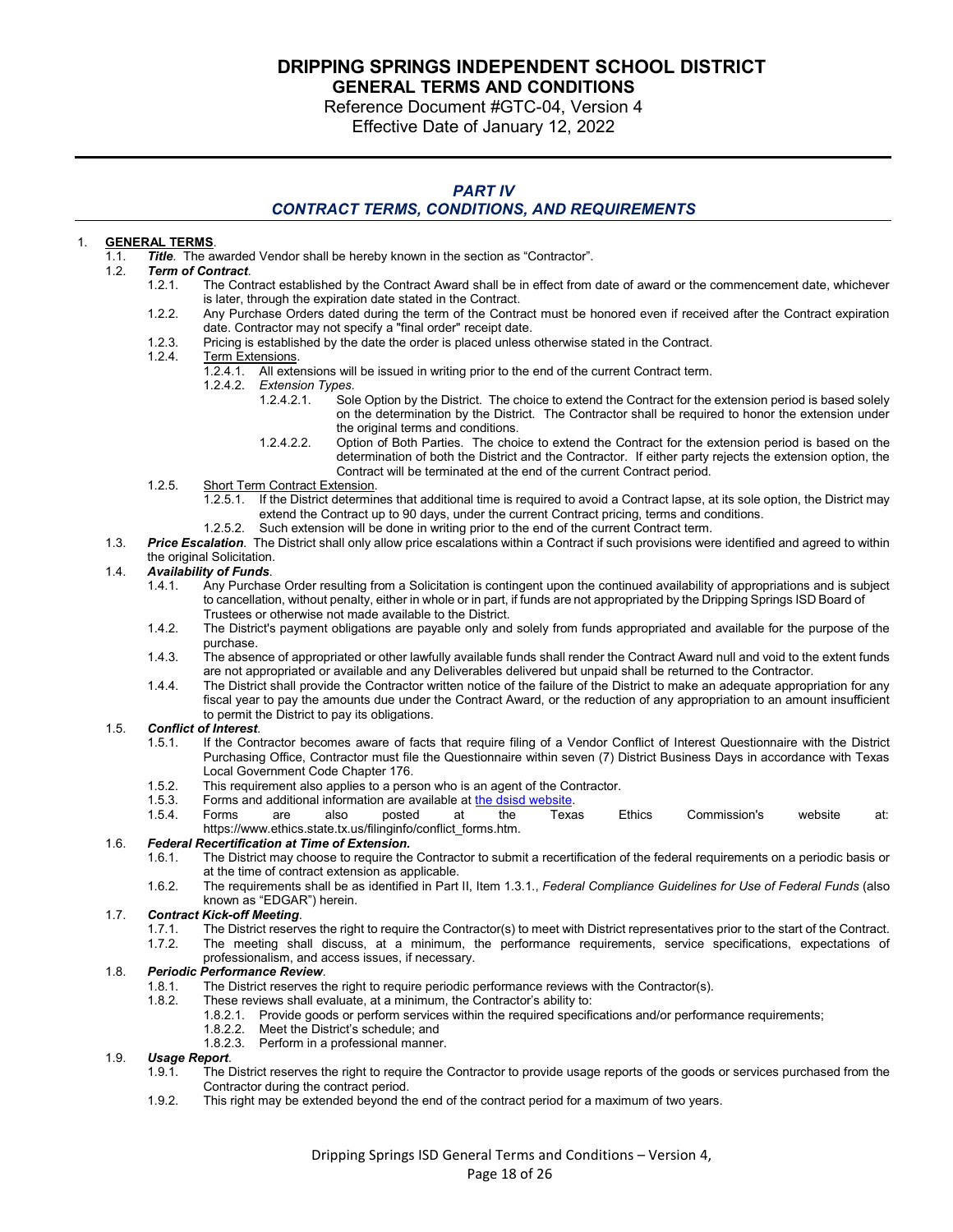Reference Document #GTC-04, Version 4 Effective Date of January 12, 2022

1.9.3. The reports shall be in a mutually agreed upon format that is useful by the District and made available by the Contractor.

### 1.10. *Rights to Work Product*.

- All unique and previously unavailable products created by the Vendor under contract by the District shall be considered Work Product.
- 1.10.2. The Work Product shall be the sole property of the District.
- 1.10.3. Contractor hereby assigns all its rights, title and interest in any and all Work Product and all drafts thereof, including all worldwide copyright ownership rights in the Work Product, to the District.
- 1.10.4. The District has the right to legible and complete copies of any and all such work papers upon the District's request.

#### 1.11. *Disclosure of Intellectual Property Produced*.

- 1.11.1. Contractor shall promptly disclose to the District all Intellectual Property which Contractor or Contractor's employees, Subcontractors, or Subcontractor's employees may produce, either solely or jointly with others, during the course of the services performed.
- 1.11.2. All such services commissioned by the District that creates intellectual property shall render the property to be owned by the **District**
- 1.11.3. In addition, Contractor shall promptly disclose to the District all Intellectual Property to which Contractor may acquire rights in connection with the performance of the services hereunder.
- 1.11.4. Any disclosure under this paragraph shall contain sufficient technical detail to convey a clear understanding of the Intellectual Property, and shall identify any publication, sale, public use, or impending publication.
- 1.11.5. Promptly upon request, Contractor shall supply such additional information as the District may require.
- 1.11.6. Modification and Derivative Works.
	- 1.11.6.1. The District shall have the right, at its own discretion, to independently modify any Intellectual Property incorporated in the services for the District's own purposes and use, through the services of its own employees or independent Contractors.
		- 1.11.6.2. The District shall own all Intellectual Property Rights to such modifications.
		- 1.11.6.3. Contractor shall comply with all Laws and Regulations relating to Intellectual Property. Contractor represents and warrants to the District that Contractor shall not infringe upon any Intellectual Property Rights of any third party.
		- 1.11.6.4. Contractor shall require its employees to execute any agreements, assignments, licenses or other instruments, and to provide information related to Intellectual Property, as may be necessary to effectuate the provisions of this Contract.
	- 1.11.6.5. Contractor shall require its Subcontractors and Suppliers to execute any agreements, assignments, licenses or other instruments, and to provide information related to Intellectual Property, as may be necessary to effectuate the provisions of this Contract.

# 1.12. *Copyrighted Product or Service*.

- If commissioned by the District, paid or unpaid, to create a design, artwork, or custom-made product or service, the District shall be sole owner of any copyrights available for the end product.
- 1.12.2. The Contractor shall turn over all relevant items, physical or electronic, to the District upon request at no cost to the District if the Vendor has received full compensation for the original contract.

# 1.13. *Gratuity and Bribe*.

- The District may, by written notice to the Contractor, cancel a Contract without liability to the District if it is determined by the District that gratuities or bribes were offered or given, by the Contractor or any principle, agent or representative of the Contractor to any officer or employee of the District with a view toward securing the Contract or securing favorable treatment with respect to the awarding, amending or the making of any determinations with respect to the performing of such Contract.
- 1.13.2. In the event the Contract is canceled by the District pursuant to this provision, the District shall be entitled, in addition to any other rights and remedies, to recover or withhold the amount of the cost incurred by the Contractor in providing such gratuities.
- 1.14. *Delays by the District*.The District will have the right to delay a scheduled delivery or other service performance dates by written notice to the Contractor if the District deems it is in its best interest.

# 1.15. *Delays by the Contractor*.

- If a Contractor foresees the delay of a scheduled delivery of a product or other service performance date, Contractor shall give timely notice to the District.
- 1.15.2. The District may extend the delivery or service date for valid reasons.
- 1.15.3. The Contractor must keep the District advised at all times of the status of the goods or services.<br>1.15.4. If the delay will create a burden on the District, the District reserves the right to use any other m
- If the delay will create a burden on the District, the District reserves the right to use any other means available to secure the goods or services outside the Contract.

#### 1.16. *Warranties and Remedies*.

- 1.16.1. Price*.*
	- 1.16.1.1. The Contractor warrants the prices offered to the District are no higher than the Contractor's current prices on orders by others for like Deliverables under similar terms of purchase.
	- 1.16.1.2. The Contractor certifies that the prices in the Solicitation Response have been arrived at independently without consultation, communication, or agreement for the purpose of restricting competition, as to any matter relating to such fees with any other firm or with any competitor.
	- 1.16.1.3. In addition to any other remedy available, the District may deduct from any amounts owed to the Contractor, or otherwise recover, any amounts paid for items in excess of the Contractor's current prices on orders by others for like Deliverables under similar terms of purchase.

#### 1.16.2. Title.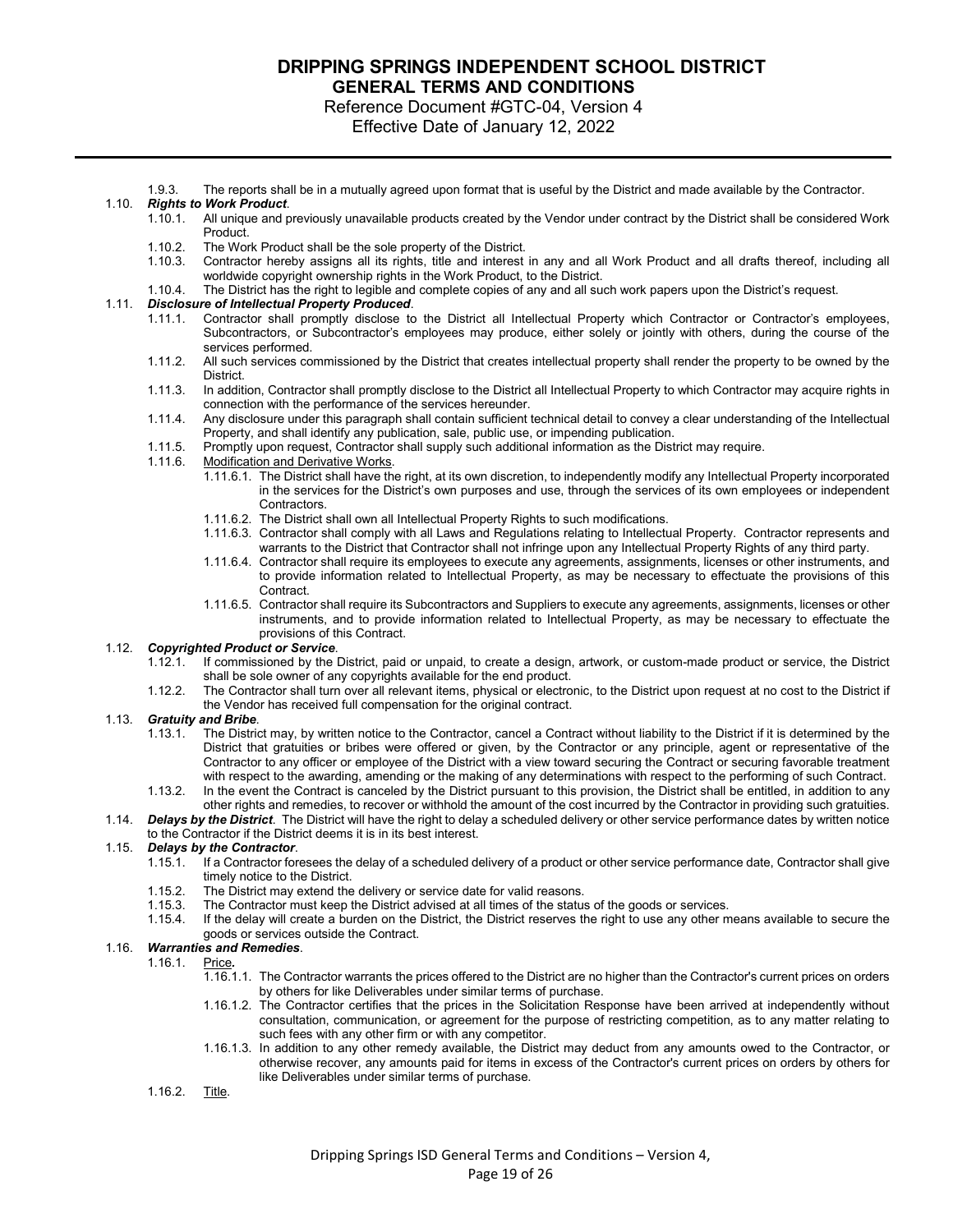Reference Document #GTC-04, Version 4

Effective Date of January 12, 2022

- 1.16.2.1. The Contractor warrants that it has valid title to all Deliverables furnished under the Contract, and that the Deliverables are free and clear of all liens, claims, security interests and encumbrances.
- 1.16.2.2. The Contractor shall indemnify and hold the District harmless from and against all adverse title claims to the Deliverables.
- 1.16.3. Deliverables.
	- 1.16.3.1. The Contractor warrants and represents that all Deliverables sold to the District under the Contract shall be free from defects in design, workmanship or manufacture, and conform in all material aspects to the specifications, drawings, and descriptions in the Solicitation, to any samples furnished by the Contractor, to the terms, covenants and conditions of the Contract, and to all applicable State, Federal or local laws, rules, and regulations, and industry codes and standards.
	- 1.16.3.2. Unless otherwise stated in the Solicitation, the Deliverables shall be new or recycled merchandise, and not used or reconditioned. Recycled Deliverables shall be clearly identified as such.
- 1.16.4. Warranty Period.
	- 1.16.4.1. Unless otherwise specified in the Contract, the warranty period shall be at least one year from acceptance of the goods or services.
	- 1.16.4.2. If during the warranty period, one or more of the above warranties are breached, the Contractor shall promptly upon receipt of demand resupply the goods or perform the services again in accordance with the above standard at no additional cost to the District.
	- 1.16.4.3. All costs incidental to such repair or replacement, including but not limited to, any packaging and shipping costs, shall be borne exclusively by the Contractor.
	- 1.16.4.4. The District will endeavor to give the Contractor written notice of the breach of warranty within thirty (30) days of discovery of the breach, but failure to give timely notice shall not impair the District's rights under this section.
- 1.16.5. Transfer of Manufacturer's Warranty.
	- 1.16.5.1. If the Contractor is not the manufacturer, and the Deliverables are covered by a separate manufacturer's warranty, the Contractor shall transfer and assign such manufacturer's warranty to the District.
	- 1.16.5.2. If for any reason the manufacturer's warranty cannot be fully transferred to the District, the Contractor shall assist and cooperate with the District to the fullest extent to enforce such manufacturer's warranty for the benefit of the District.
- 1.16.6. Failure to Repair or Replace.
	- 1.16.6.1. If the Contractor is unable or unwilling to repair or replace defective or non-conforming Deliverables as required by the District, then in addition to any other available remedy, the District may reduce the quantity of Deliverables it may be required to purchase under the Contract from the Contractor, and purchase conforming Deliverables from other sources.
	- 1.16.6.2. In such event, the Contractor shall pay to the District upon demand the increased cost, if any, incurred by the District to procure such Deliverables from another source.
- 1.16.7. Damage Assessment.
	- 1.16.7.1. If a Contractor is in default on an order, the District reserves the right to purchase the goods or services in default and charge the increase in price, if any, and cost of handling to the Contractor.
	- 1.16.7.2. Failure to pay a damage assessment is cause for Contract cancellation and/or debarment of the Contractor from the District's Solicitation list for a minimum of one year.
- 1.16.8. Services. The Contractor warrants and represents that all services to be provided to the District under the Contract will be fully and timely performed in a good and workmanlike manner in accordance with generally accepted industry standards and practices, the terms, conditions, and covenants of the Contract, and all applicable Federal, State and local laws, rules or regulations.
- 1.16.9. Limitation of Warranty. The Contractor shall not limit, exclude or disclaim the foregoing warranty or any warranty implied by law, and any attempt to do so shall be without force or effect.
- 1.16.10. Delivery of Goods or Performance of Services. If the Contractor is unable or unwilling to deliver goods or perform services in accordance with the terms of the Contract, then in addition to any other available remedy, the District may reduce the amount of the Contract Award to the Contractor, and purchase conforming goods or services from other sources. In such event, the Contractor shall pay to the District upon demand the increased cost, if any, incurred by the District to procure such goods or services from another source.

#### 1.17. *Indemnification*.

- 1.17.1. Per the State of Texas Constitution, Article III, Section 52, and subsequent Texas Office of the Attorney General Opinion #GA-0076, dated May 27, 2003, the District shall not indemnify and hold harmless the Contractor and its agents and employees.
- 1.17.2. To the fullest extent permitted by law, the Contractor shall indemnify and hold harmless the District and its agents, employees, and trustees from all claims, damages, losses and expenses, including but not limited to attorney's fees, arising out of or resulting from the performance of the work, provided that any such claim, damage, loss or expense (1) is attributable to bodily injury, sickness, disease or death, or to injury to or destruction of tangible property (other than the work itself) including the loss of property resulting there from, and (2) is caused in whole or in part by any negligent act or omission of the Contractor, anyone directly or indirectly employed by any of them or anyone for whose acts any of them may be liable, regardless of whether or not it is caused in part by a party indemnified hereunder. Such obligation shall not be construed to negate, abridge, or otherwise reduce any other right or obligation of indemnity which would otherwise exist as to any party or person described in this paragraph.
- 1.17.3. In any and all claims against the District or any of its agents or employees by any employee of the Contractor, anyone directly or indirectly employed by any of them or anyone for whose acts any of them may be liable, the indemnification obligation under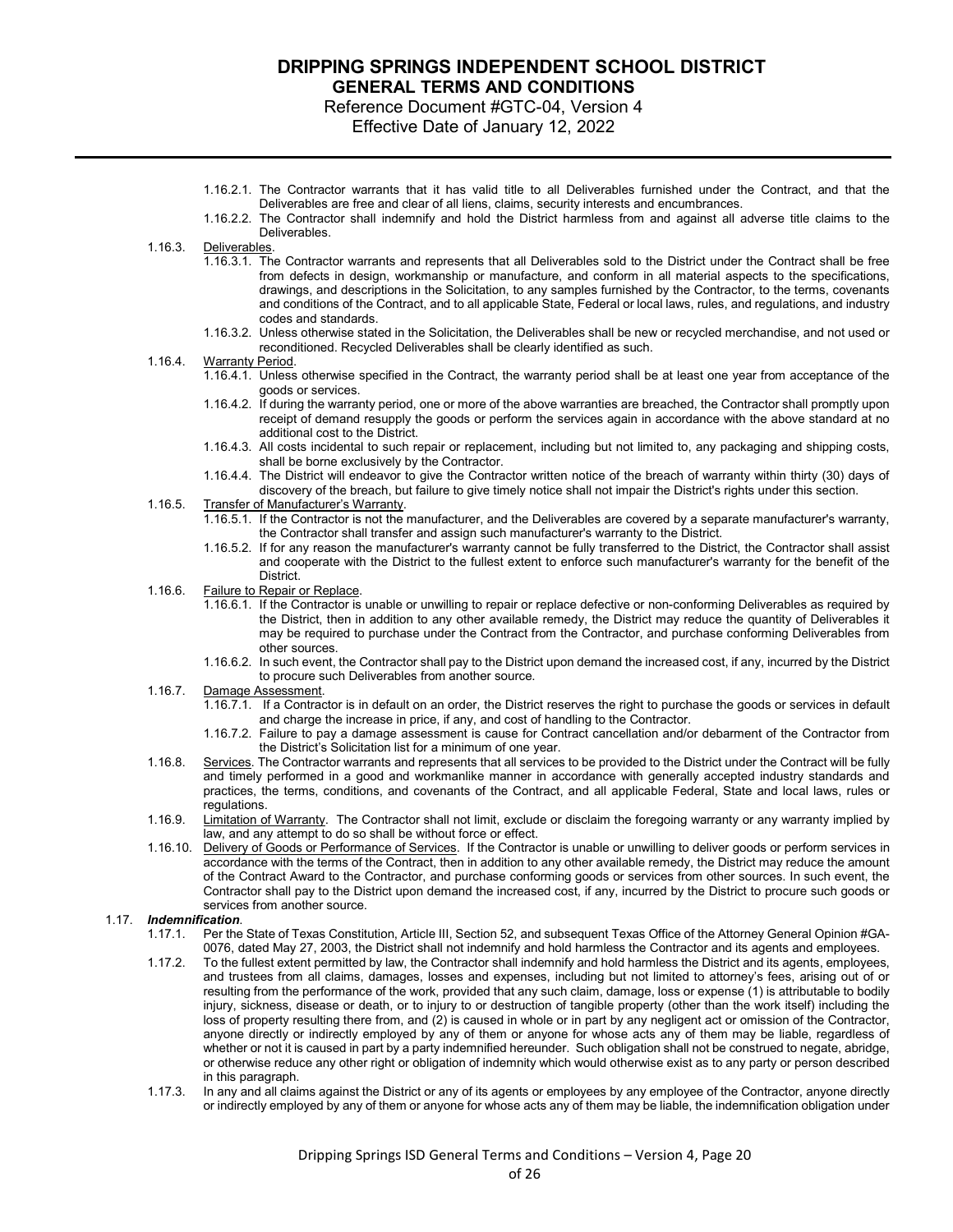Reference Document #GTC-04, Version 4

Effective Date of January 12, 2022

this paragraph shall not be limited in any way by any limitation on the amount or type of damages, compensation or benefits payable by or for the Contractor under workers' compensation acts, disability benefits acts or other employee benefit acts.

#### 1.18. *Invoices and Payment*.

- 1.18.1. The District is only obligated to pay invoices for purchases that were made based on the District's purchasing policies and procedures.
- 1.18.2. Contractor shall submit separate invoices on each Contract Award after each delivery of goods or completion of service. If the District authorizes partial shipments or deliveries it will be shown on the Purchase Order and a separate invoice must be sent for each shipment or delivery made.
- 1.18.3. Invoices shall indicate the Purchase Order or Contract number and shall be itemized and transportation charges, if any, shall be listed separately. A copy of the bill of lading and the freight waybill, when applicable, shall be attached to the invoice.
- 1.18.4. Invoices shall be sent via: 1.18.4.1. Mailed to Dripping Springs ISD PO Box 479, Dripping Springs, Texas 78620, Attention: Accounts Payable; or 1.18.4.2. Faxed to 512.858.3099.
- 1.18.5. Federal excise taxes, State taxes, or District sales taxes shall not be included in the invoiced amount. The District is not liable for these taxes. The District will furnish a tax exemption certificate upon request.
- 1.18.6. All valid and complete invoices received by the District will be paid within 30 days of the District's receipt of the Deliverables or of the invoice, whichever is later.
- 1.18.7. All payments and penalties for late payments for goods and services shall be governed by the State of Texas Government Code, Subtitle F, Chapter 2251.

# 1.19. *Right to Assurance*.

- 1.19.1. Whenever one party to the Contract Award in good faith has reason to question the other party's intent to perform, demand may be made to the other party for written assurance of the intent to perform.
- 1.19.2. In the event that no assurance is given within the time specified after demand is made, the demanding party may treat this failure as an anticipatory repudiation of the Contract Award.
- 1.20. *Advertising*. The Contractor shall not advertise or publish, without the District's prior consent, the fact that the District has entered into a Contract with Contractor.

#### 2. **CONTRACT AGREEMENT**.

2.1. *Inclusions*. Contract Agreement may include Agreements, Contract Awards, Contract Documents, Purchase Orders and Service **Contracts** 

# 2.2. *Signature Authority*.

- 2.2.1. Signature Authority is based on DSISD Policy CH(LOCAL).<br>2.2.2. Only those individuals that have been identified by Distric
- 2.2.2. Only those individuals that have been identified by District leadership shall be considered authorized to sign and bind the District under contract.
- 2.2.3. The Superintendent shall sign all contract agreements unless a designee has been assigned.<br>2.2.4. It is the responsibility of the Contractor to ensure that a Contract has been properly executed i
- It is the responsibility of the Contractor to ensure that a Contract has been properly executed before any items are shipped or work has been started.
- 2.2.5. The District will not be liable for any expenses to the Contractor for Contracts or Agreements that have not been properly executed with the signatories listed above or by District policy.

#### 2.3. *Interpretation*.

- 2.3.1. The Contract Documents are intended by the Contractor and the District as a final, complete and exclusive statement of the terms of their agreement.
- 2.3.2. No prior arrangements, past performance, oral agreements or other factors between the Contractor and the District shall be relevant to supplement or explain any term used in the Contract Documents.
- 2.3.3. Although the Contract Documents may have been substantially drafted by one party, it is the intent of the Contractor and the District that all provisions be construed in a manner to be fair to both parties, reading no provisions more strictly against one party or the other.
- 2.3.4. No verbal or oral agreements or understandings constitute any part of the contract agreement either on the part of the District or the Contractor. Only items specifically addressed in writing and agreed as part of the contract are binding on either party.

#### 2.4. *Jurisdiction and Venue*.

- 2.4.1. The Contract is made under and shall be governed by the laws of the State of Texas, including, when applicable, the Uniform Commercial Code as adopted in Texas, V.T.C.A., Business and Commerce Code, Chapter 1, excluding any rule or principle that would refer to and apply the substantive law of another state or jurisdiction.
- 2.4.2. All issues arising from this Contract shall be resolved in the courts of Hays County, Texas and the parties agree to submit to the exclusive personal jurisdiction of such courts.
- 2.4.3. The foregoing, however, shall not be construed or interpreted to limit or restrict the right or ability of the District to seek and secure injunctive relief from any competent authority as contemplated herein.

### 2.5. *Modification*.

- The Contract Documents, terms, covenants and conditions can be modified or amended only in writing, when executed by both parties.
- 2.5.2. No pre-printed or similar terms on any Contractor invoice, order or other document shall have any force or effect to change the terms, covenants, and conditions of the Contract.

### 2.6. *Termination for Default or Cause*.

2.6.1. In the event of a default by the Contractor, the District shall have the right to terminate the Contract Award in whole or in part for cause, by written Notice of Termination effective in ten (10) days, unless otherwise specified, after the date of such notice,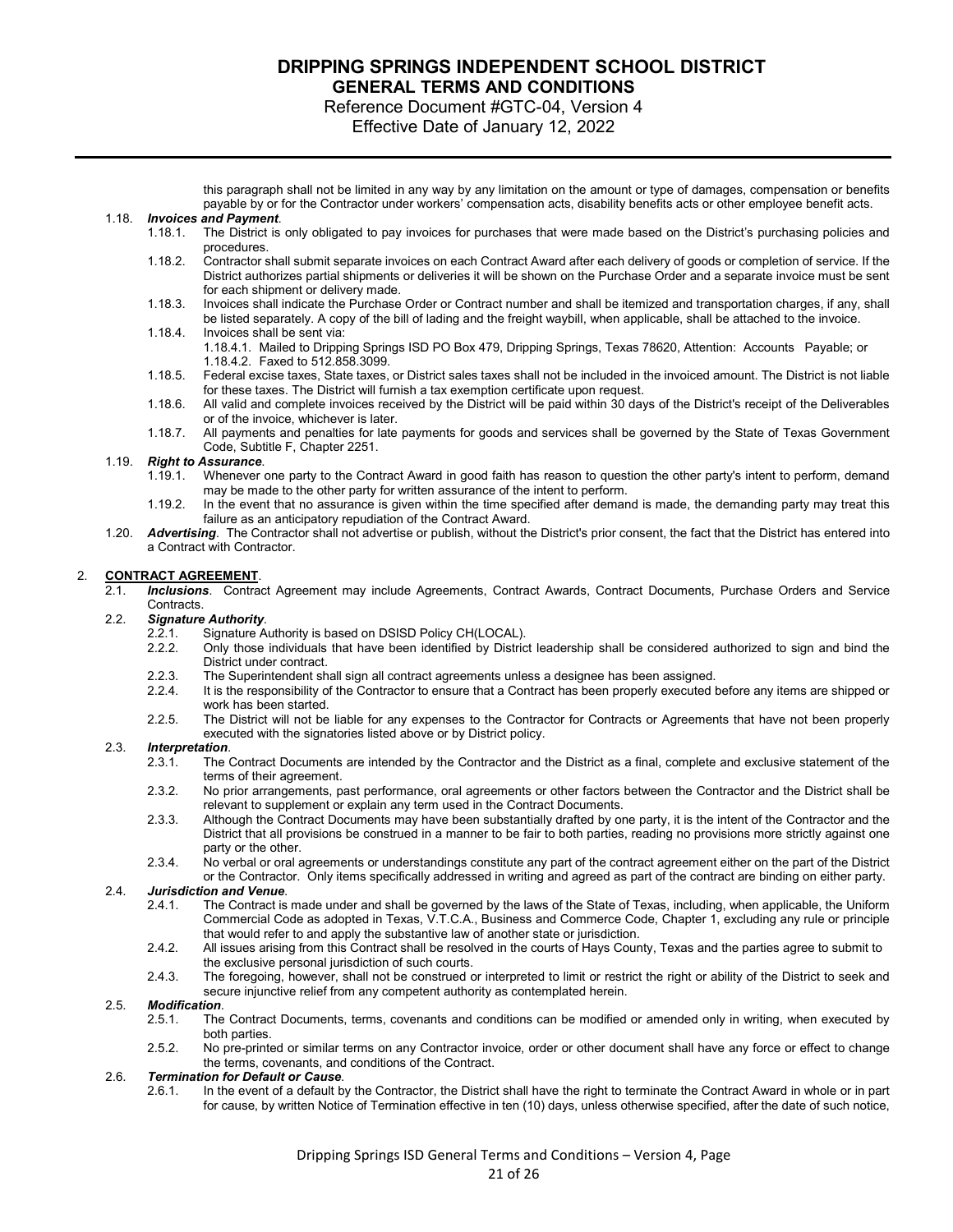Reference Document #GTC-04, Version 4 Effective Date of January 12, 2022

unless the Contractor, within such ten (10) day period, cures such default, or provides evidence sufficient to prove to the District's reasonable satisfaction that such default does not, in fact, exist.

- 2.6.2. In addition to any other remedy available under law or in equity, the District will be entitled to recover all actual damages, costs, losses and expenses, incurred by the District as a result of the Contractor's default, including, without limitation, cost of recovery, reasonable attorneys' fees, court costs, and prejudgment and post judgment interest at the maximum lawful rate.
- 2.6.3. Additionally, in the event of a default by the Contractor, the District may debar the Contractor from the District's Vendor Bid Notification list for a minimum of one year. The length of District debarment is to be determined by District administration based on the reason for default or cause, which may include permanent removal from the notification system.
- 2.6.4. All rights and remedies under the Contract Award are cumulative and are not exclusive of any other right or remedy provided by law.

#### 2.7. *Termination for Convenience*.

- 2.7.1. The District shall have the right to terminate the Contract, in whole or in part, for its own convenience and without cause any time upon thirty (30) days prior written Notice of Termination. Upon receipt of a Notice of Termination, the Contractor shall promptly cease all further work pursuant to the Contract Award, with such exceptions, if any, specified in the Notice of Termination.
- 2.7.2. The District will pay the Contractor, to the extent of funds appropriated or otherwise legally available for such purposes, for all goods delivered and services performed and obligations incurred prior to the date of termination in accordance with the terms hereof.

# 2.8. *Assignment – Delegation*.

- The Contract shall be binding upon and to the mutual benefit of the District and the Contractor and their respective successors and assignees, provided however, that no right or interest in the Contract shall be assigned and no obligation shall be delegated by the Contractor without the prior written consent of the District.
- 2.8.2. Any attempted assignment or delegation by the Contractor shall be void unless made in conformity with this paragraph.
- 2.8.3. The Contract is not intended to confer rights or benefits on any person, firm or entity not a party hereto; it being the intention of the parties that there are no third party beneficiaries to the Contract.
- 2.8.4. If the Contractor (seller) has sold their business and the Contract is conveyed to another business entity (buyer) in the purchase, the Contractor shall provide the District with documentation that can be legally recognized in a State of Texas court of law, or a public announcement stating the terms of the purchase.

### 2.9. *Waiver*.

- No claim or right arising out of a breach of the Contract Award can be discharged in whole or in part by a waiver or renunciation of the claim or right unless the waiver or renunciation is supported by consideration and is in writing signed by the aggrieved party.
- 2.9.2. No waiver by either the Contractor or the District of any one or more events of default by the other party shall operate as, or be construed to be, a permanent waiver of any rights or obligations under the Contract Award, or an express or implied acceptance of any other existing or future default or defaults, whether of a similar or different character.

#### 3. **GOODS-RELATED CONTRACT**.

# 3.1. *General*.

- Goods are to be delivered to the required destination(s) within the number of District Business Days as identified within the Solicitation after receipt of order (ARO).
- 3.1.2. All products shall be delivered F.O.B. destination, freight prepaid and allowed unless otherwise indicated within the Contract Award.
- 3.1.3. Ordering and delivery will involve various locations within the District, unless otherwise specified within the purchase order.

### 3.2. *Hours for Delivery*.

- Delivery of all goods shall be made during the normal working hours listed below for departments of the District unless prior approval for after-hours delivery has been obtained from the District.
- 3.2.2. For larger orders or deliveries requiring large trucks, the Contractor should notify the receiving department prior to arrival.
	- 3.2.2.1. All Schools. Delivery times shall be 9:00 AM to 3:00 PM on District School Days. 3.2.2.2. District Distribution Center (Warehouse) and Other Facilities. Delivery times shall be 8:30 AM to 3:30 PM on District Business Days.
- 3.3. *Facilities.* With the exception of the District Distribution Center, no other facilities have areas available for dock-level deliveries.
- 3.4. *Inside Delivery*. The Contractor shall make inside deliveries within a facility to a location determined by the District if required within the Solicitation.

### 3.5. *Expedited Deliveries*.

- 3.5.1. In case of an urgent need for an expedited delivery by the District, the Contractor is requested to supply the needed material immediately, if possible.
- 3.5.2. If the Contractor cannot respond, the emergency requirement may be purchased on the open market. Such purchases shall not be considered a breach of Contract by the District or the Contractor.
- 3.6. *Shipment of Goods under Reservation Prohibited*.The Contractor is not authorized to ship goods under reservation and no tender of a bill of lading will operate as a tender of deliverables.

# 3.7. *Packaging of Goods*.

- 3.7.1. The Contractor shall package all goods in accordance with good commercial practice unless otherwise instructed.<br>3.7.2. Each shipping container shall be clearly and permanently marked as follows:
	- Each shipping container shall be clearly and permanently marked as follows:<br>3.7.2.1. The Contractor's name and address;
		- The Contractor's name and address;
			- 3.7.2.2. The District's name, address and purchase order or purchase release number if applicable;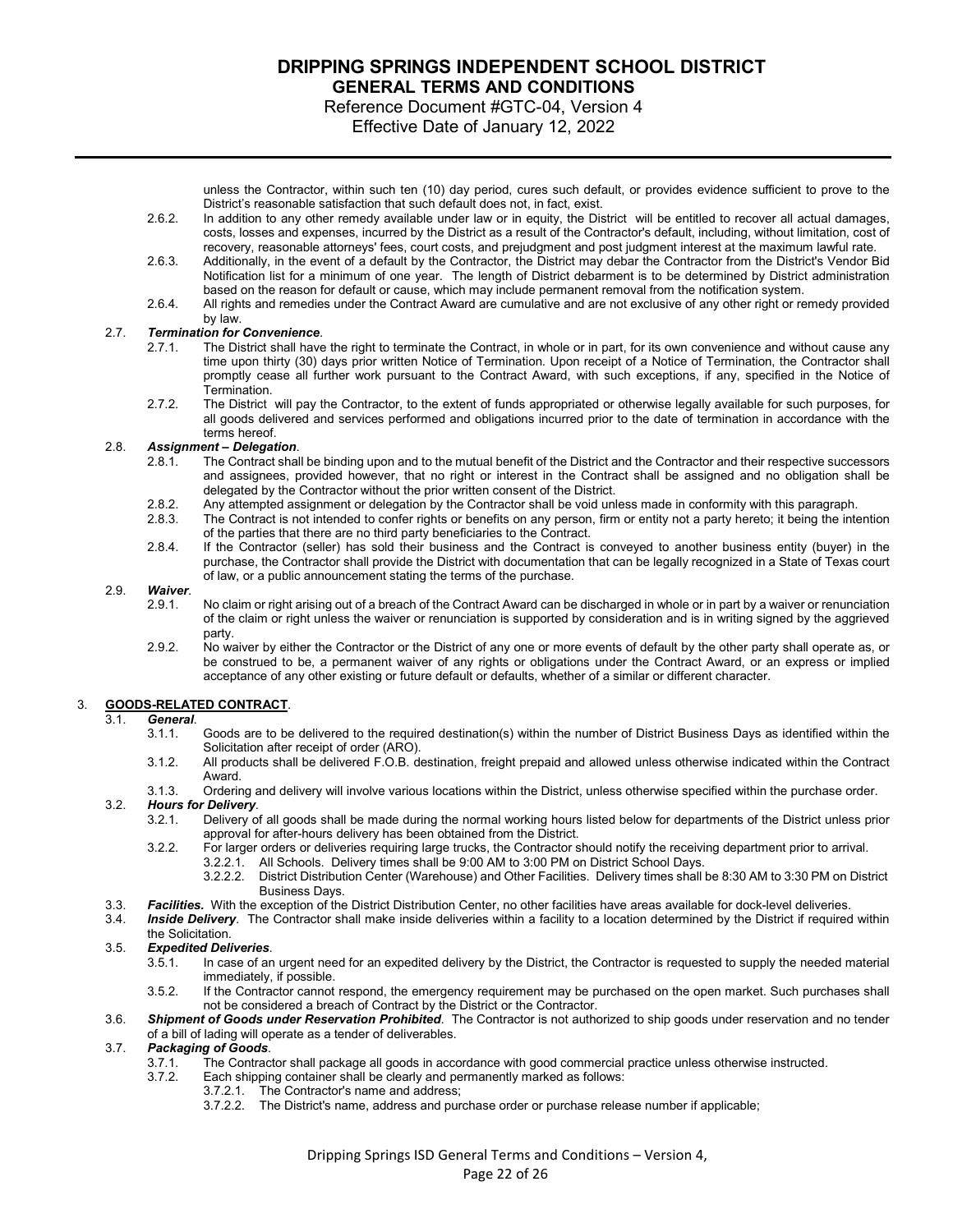Reference Document #GTC-04, Version 4 Effective Date of January 12, 2022

- 3.7.2.3. Container number and total number of containers, e.g. box 1 of 4 boxes; and
- The number of the container bearing the packing slip.
- 3.7.3. The Contractor shall bear all cost of packaging.
- 3.7.4. Goods shall be suitably packed to secure lowest transportation costs and to conform to requirements of common carriers and any applicable specifications. The District's count or weight shall be final and conclusive on shipments not accompanied by packing lists.
- 3.8. *Material Safety Data Sheet*. Contractor must provide, at no cost, at least one copy of any applicable Manufacturer's Material Safety Data Sheet(s) (MSDS) with each shipment, and upon request, during the term of the Contract. If OSHA or Federal or State laws provide for additional requirements, those requirements are in addition to the MSDS requirement.

# 3.9. *Inspection and Testing.*

- The District expressly reserves all rights under law, including but not limited to the Texas Business and Commerce Code, to inspect the Deliverables at delivery before them, and to reject defective or non-conforming Deliverables.
- 3.9.2. All goods are subject to inspection and testing for compliancy to the Contract specifications by the District.<br>3.9.3. When products tested fail to meet or exceed all applicable specifications, the cost of the produc
- When products tested fail to meet or exceed all applicable specifications, the cost of the product used and the cost of any testing shall be borne by the Contractor.
- 3.9.4. Goods, which have been delivered and rejected in whole or in part, may be, at the District's option, returned to the Contractor at Contractor's risk and expense or disposed of in accordance with the District's policies.
- 3.9.5. The Contractor may request that rejected goods be held at Contractor's risk for a reasonable period of time for later disposition at the Contractor's expense. 3.9.6. Latent defects may result in revocation of acceptance of any product.
- 

#### 3.10. *Substitutions of Goods*.

- 3.10.1. All substitutions of goods require prior written approval of the District.
- The District reserves the right to require the Contractor to offer possible substitutes if any material or equipment becomes unobtainable during the term of the Contract.
- 3.10.3. Outstanding orders are not automatically amended by an approved substitution.
- During the contract term, Contractor may request a substitution of an item if the item is no longer manufactured, or has been discontinued or superseded by a replacement model, and is no longer available to the Contractor.
- 3.10.5. Substitution Approval Process. Under the forgoing or similar conditions, the Contractor may be granted an allowance of an item substitution under the following conditions:
	- 3.10.5.1. The Contractor provides the District Purchasing Office with written verification from the manufacturer that the product is no longer manufactured, or has been discontinued or superseded by a replacement model, and is no longer available to the Contractor.
	- 3.10.5.2. All substitution requests must be submitted within ten (10) District Business Days after the material facts are known.
	- 3.10.5.3. If manufacturer has a substitution model, Contractor must provide product specifications along with a written letter requesting the item be substituted.
	- 3.10.5.4. The substitution must meet or exceed all specification requirements associated with the original Solicitation.
	- 3.10.5.5. If substitutions are made to an item that has accessories, the Contractor must also provide substitutions for accessories as applicable.
	- 3.10.5.6. The Contractor will be expected to supply the substitute item at the same or better price than originally bid, unless the Solicitation provided a price increase provision and the substitute can meet the provision requirements.
	- 3.10.5.7. Substitution will be in effect for the term of the contract or until another substitution is required.
	- 3.10.5.8. All substitutions must be approved in writing by the Purchasing Office prior to its effect.
	- 3.10.5.9. The District reserves the right to approve and disapprove substitutions or to cancel the items in its entirety and procure the items by a separate procurement process.
- 3.11. *Electrical Items*. All electrical items furnished shall meet all applicable OSHA standards and regulations and bear the appropriate listing from UL, FMRC or NEMA.

### 4. **SERVICE-RELATED CONTRACT**.

4.1. *Contractor's Obligation*. The Contractor shall fully and timely provide all Deliverables described in the Solicitation and in the Vendor's Solicitation Response in strict accordance with the terms, covenants, and conditions of the Contract Award and all applicable Federal, State, and local laws, rules, and regulations.

#### 4.2. *Competence of Contractor*.

- 4.2.1. The Contractor warrants it shall have available the necessary personnel, organization, equipment, and facilities to perform all the services and/or provide all the goods required under a Purchase Order or Contract Agreement.
- 4.2.2. Only qualified personnel trained in the required services shall be employed by the Contractor.<br>4.2.3. The Contractor shall obtain all licenses/permits required for the performance of the services.
- 4.2.3. The Contractor shall obtain all licenses/permits required for the performance of the services.<br>4.2.4. The Contractor shall employ only orderly and competent workers, skilled in the performance
- The Contractor shall employ only orderly and competent workers, skilled in the performance of the services, which they will perform under the Contract.
- 4.2.5. The Contractor, its employees, Subcontractors, and Subcontractor's employees may not use or possess any firearms, alcoholic or other intoxicating beverages, tobacco, illegal drugs or controlled substances while on the job or on the District's property, nor may such workers be intoxicated, or under the influence of alcohol or drugs on the job.
- 4.2.6. The District reserves the right to prevent, forbid, and/or temporarily or permanently bar any of Contractor's employees, Subcontractors, or Subcontractor's employees from any District facility for whatever reason it determines necessary to maintain the safety, decorum, scheduling and day-to-day operations of the District.
- 4.3. *Performance and Payment Bonds*.

Dripping Springs ISD General Terms and Conditions – Version 4, Page 23 of 26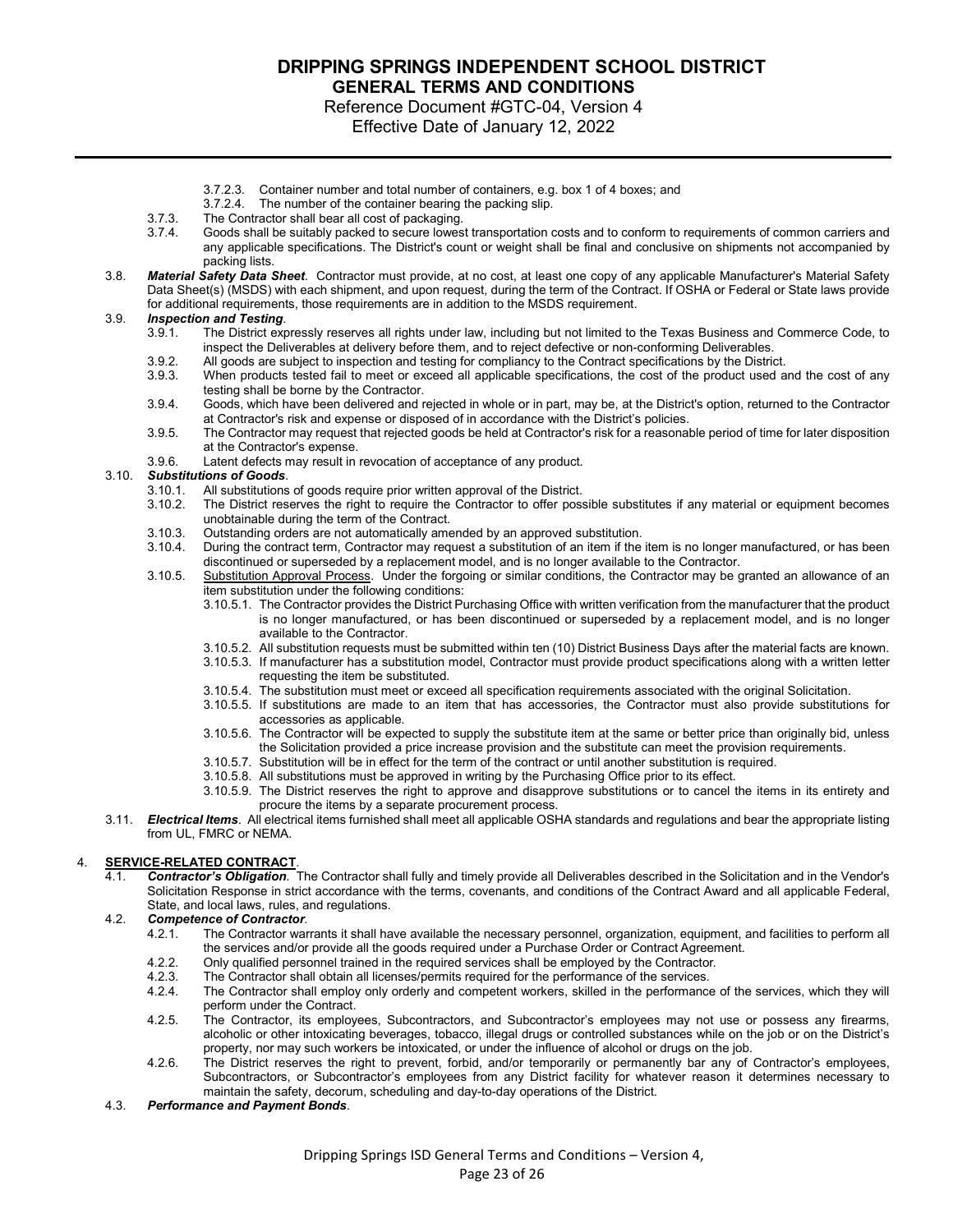Reference Document #GTC-04, Version 4

Effective Date of January 12, 2022

- 4.3.1. The requirement for a performance and/or payment bond will be identified and the required value stated within the Solicitation as applicable.
- 4.3.2. All Bonds shall be written by a bonding company (insurance company) that is duly authorized to do business in the State of Texas, and which meets all requirements of Texas law in connection with its issuance of Bonds.
- 4.3.3. If any surety upon any Bond becomes insolvent or otherwise ceases to do business in the State of Texas, Proposer shall immediately furnish equivalent security to protect the interests of the District and of persons furnishing labor and materials in the performance of the work under the Contract.
- 4.3.4. If the amount of the Bond is in an amount in excess of ten percent (10%) of the surety company's capital and surplus, the District, as a condition to accepting the Bond, will require written certification that the surety company has reinsured the portion of the risk that exceeds 10% of the surety company's capital and surplus with one or more reinsurers who are duly authorized, accredited, or trusteed to do business in the State of Texas.
- 4.3.5. The Contractor shall deliver the bonds not later than the 10<sup>th</sup> District business day after the date the Contractor executes the contract unless the Contractor furnishes a bid bond or other financial security acceptable to the District.
- 4.3.6. Payment and Performance Bonds.
	- 4.3.6.1. If required, bonds shall be presented by the Contractor to the appropriate District representative prior to commencement of work
	- 4.3.6.2. Contractor will provide a Performance Bond and a Payment Bond, each in principal amount equal to 100% of the contract amount, conditioned that Contractor will faithfully perform all undertakings in the contract and will fully pay all persons furnishing labor and material in the prosecution of the work provided for in the contract.
	- 4.3.6.3. The Performance Bond and Payment Bond are requested to be on forms supplied by the District.

#### 4.4. *Licensing and Certification*.

- 4.4.1. If the Contract requires licensing and/or certification to perform services as required, the Contractor shall provide only qualified licensed / certified individuals to perform such tasks.
- 4.4.2. The Contractor must maintain any required licenses / certification for the duration of the Contract.<br>4.4.3. The District reserves the right to require the Contractor to show proof of licensing / certification at a
- The District reserves the right to require the Contractor to show proof of licensing / certification at any time during the Contract Term.

#### 4.5. *Place and Condition of Work*.

- 4.5.1. The District shall provide the Contractor access to the sites where the Contractor is to provide the goods or perform the services as required.
- 4.5.2. The Contractor acknowledges that it has satisfied itself as to the nature of the District's service requirements and specifications, the location and essential characteristics of the work site(s) the quality and quantity of materials, equipment, labor and facilities necessary to provide the goods or perform the services, and any other condition or state of fact which could in any way affect performance of the Contractor's obligations under the Contract.
- 4.5.3. The Contractor hereby releases and holds the District harmless from and against any liability or claim for damages of any kind or nature if the actual site or service conditions differ from expected conditions.

### 4.6. *Compliance with Safety Regulations*.

- 4.6.1. The Contractor, its Subcontractors, and their respective employees, shall comply fully with all applicable federal, state, and local safety and health laws, ordinances, rules and regulations in the performance of the services, including but not limited to those imposed by the District and by the Occupational Safety and Health Administration (OSHA).
- 4.6.2. In case of conflict, the most stringent safety requirements shall govern.
- 4.6.3. The Contractor shall indemnify and hold the District harmless from and against all claims, demands, suits, actions, judgments,

fines, penalties and liability of every kind arising from the breach of the Contractor's obligations under this paragraph.

# 4.7. *Security and Background Investigations*.

- 5.3.3.3.1. Security and background investigations shall meet the requirements pursuant to Texas Education Code Section 22.0834 .08341 as applicable.
- 4.7.2. The District will have the right to require Contractor's principles, Contractor's employees assigned to the Contract Award, Subcontractor's principles, and Subcontractor's employees assigned to the Contract Award, and any other individuals deemed to be providing services for the District to be investigated (including fingerprinting) for criminal records and/or history.
- 4.7.3. The District reserves the right to prevent, forbid, and/or temporarily or permanently bar any Contractor, Contractor's employees, Subcontractor, or Subcontractor's employees from any District facility for whatever security reason it determines necessary to maintain the safety of District employees and operations.
- 4.7.4. Criminal History Record Information. The following requirements are pursuant to Texas Education Code, Chapter 22, Section 22.0834, and District Policy CJA (LEGAL).
	- 4.7.4.1. The District may perform national criminal history record checks on all individuals, either employed by the Contractor or working as a subcontractor for the Contractor, which will be required to be on a District campus to perform the services stated herein. "National criminal history record information" means criminal history record information obtained from the Texas Department of Public Safety under Subchapter F, Chapter 411, of the Texas Government Code (TGC), and from the Federal Bureau of Investigation under Section 411.087, TGC.
	- 4.7.4.2. Individuals that may come in contact with students as defined by State of Texas statute shall be fingerprinted and the person's national criminal history record information researched to determine the individual's criminal history.
	- 4.7.4.3. If during the term of the Contract the State of Texas changes or implements new laws related to criminal history information, or the District changes or implements new policies or guidelines for contractors that will have contact with students, the Contractor will be subject to such changes.
- 4.7.5. Criminal Background Checks for Employees on Public Works Projects. The following requirements are pursuant to Texas Education Code, Chapter 22, Section 22.08341, and District Policy CJA (LEGAL).

Dripping Springs ISD General Terms and Conditions – Version 4, Page 24 of 26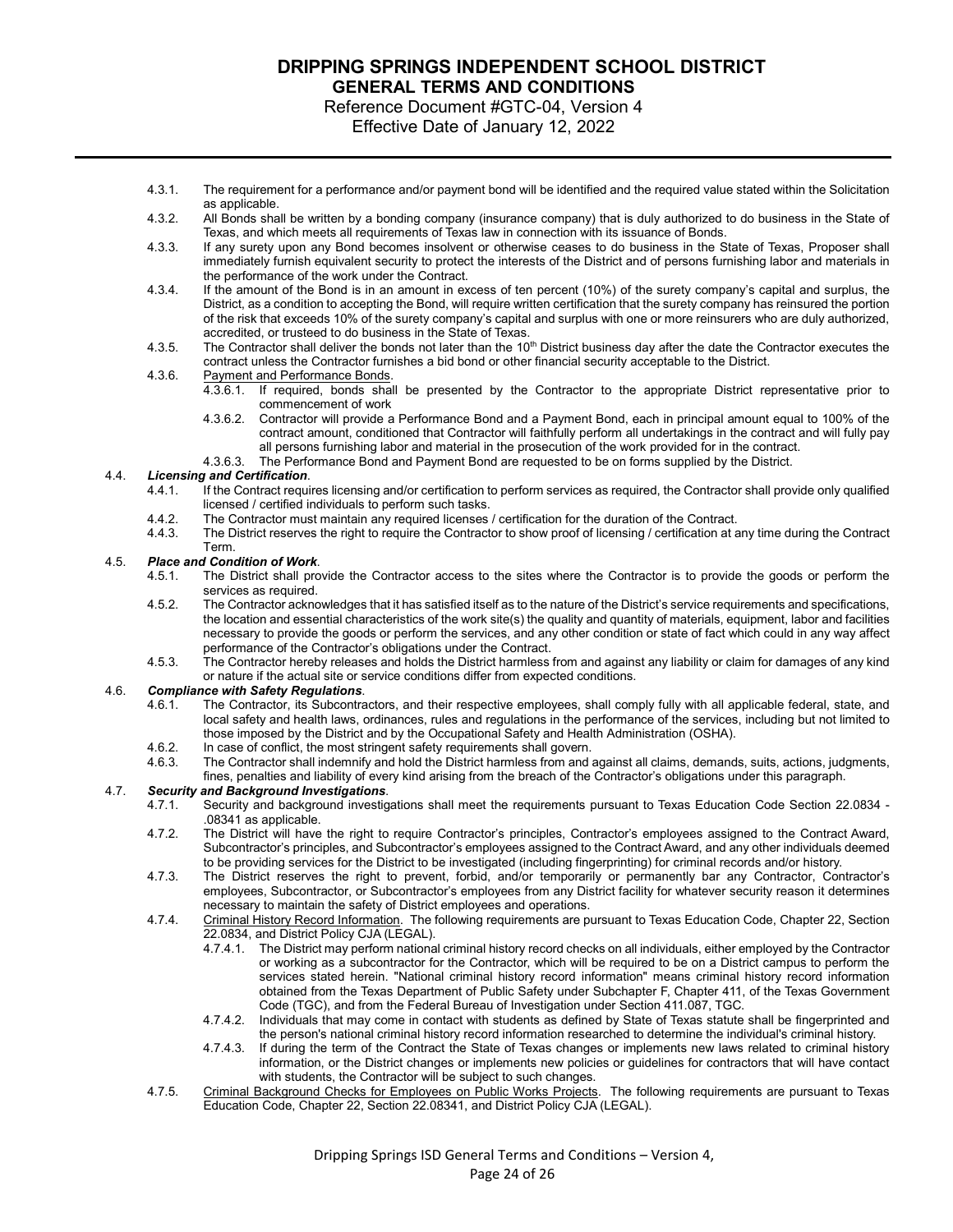Reference Document #GTC-04, Version 4

Effective Date of January 12, 2022

- 4.7.5.1. Pursuant to Texas Education Code, Chapter 22, Section 22.08341 (HB 3270, 85<sup>th</sup> Regular Legislative Session), covered employees do not include employees of a contracting or sub-contracting entity that is providing engineering, architectural, or construction services on a project to design, construct, alter, or repair a public work if:
- 4.7.5.2. It is not anticipated that under this Contract any Contractor's staff or subcontractors will come into direct contract with students.
- 4.7.5.3. The public work does not involve the construction, alteration, or repair of an instructional facility as defined by Texas Education Code Section 46.001;
- 4.7.5.4. The employee's duties will be completed more than seven (7) days before a new instructional facility will be used for instruction; or
- 4.7.5.5. For an existing instructional facility, the work area contains sanitary facilities separated from all areas used by students by a fence at least six (6) feet high, and the Contractor adopts, informs employees of, and enforces a policy prohibiting employees and any sub-contractor's employees from interacting with students or entering areas used by students.

#### 4.8. *Contractor Consultation and Probation*. 4.8.1. Probation Period for a New Contract Award.

- $\overline{4.8.1.1}$ . The Contractor shall be under a probationary period for a minimum of ninety (90) days after the date of the contract award.
	-
	- 4.8.1.2. The District reserves the right to increase or decrease the period based on the Contractor's performance.<br>4.8.1.3. If during the probation period the Contractor is found to not meet the performance levels expected If during the probation period the Contractor is found to not meet the performance levels expected by the District, the District may choose to cancel the awarded contract based on cause, or to counsel the Contractor of the performance issues.
	- 4.8.1.4. The District shall document and communicate such issues with the Contractor.

# 4.8.2. Counseling.<br>4.8.2.1. If

- If a Contractor's performance issues exist, the District may elect to counsel the Contractor of such issues.
- 4.8.2.2. Counseling may be phone conversation, written communication, or physical meeting with the Contractor and the **District.**
- 4.8.2.3. If the Contractor does not heed such counsel and correct the identified issue, the District shall place the Contractor on probation.
- 4.8.3. Probation during the Contract Period.<br>4.8.3.1 If the Contractor's performance
	- If the Contractor's performance during any point of the contract term does not meet the requirements of the scope of work or the District's expectations, the Contractor may be placed on probation.
	- 4.8.3.2. The probation and the issues establishing the action shall be provided to the Contractor in writing by the District's Purchasing Office.
	- 4.8.3.3. A meeting may be required by the District and representative of the department or campus, to provide the Contractor an opportunity to address and understand the probation and its requirements.
	- 4.8.3.4. The probation period shall be no less than thirty (30) days and no longer than ninety (90) days.
	- 4.8.3.5. The probation may be removed by the District if the District believes the issues identified within the probation has been met and will not be reoccurring.
	-
	- 4.8.3.6. Probation will allow for the Contractor to receive purchase orders from the District.<br>4.8.3.7. Failure to meet the requirements of the probation by the Contractor shall be conside 4.8.3.7. Failure to meet the requirements of the probation by the Contractor shall be considered a violation of such probation and may be considered grounds for termination of the associated Contract and subsequent debarment from the District's suppliers list for a period for one (1) year.
	- 4.8.3.8. In addition, such performance issues will be considered in the evaluation process in future solicitations and may have an effect on the Contractor's ability to receive an award.

### 4.9. *Subcontractor*.

- Where a Subcontractor may be used, the Contractor shall be fully responsible to the District for all acts and omissions of the Subcontractors just as the Contractor is responsible for the Contractor's own acts and omissions.
- 4.9.2. The District will not accept any obligation to pay or to see to the payment of any moneys due to any Subcontractor except as may otherwise be required by law.

# 4.10. *District Policy for Work Attire*.

- The Contractor, its employees, and Subcontractor employees shall meet the minimum requirements of the District's dress code if required to have presence on District property.
- 4.10.2. A copy of the manual that includes the dress code can be provided to the Contractor upon request.

### 4.11. *Insurance for Services Performed*.

- 4.11.1. Auto Liability. If the Contractor will be on District property with a vehicle or equipment, the Contractor must comply with all Texas Department of Public Safety requirements for auto liability insurance requirements, and must be able to prove coverage upon request.
- 4.11.2. State Certificate of Insurance. Prior to providing services as a result of a Contract Award, the Contractor shall provide the District with a completed Certificate of Insurance Form providing the below listed coverage or such coverage as may be required in the Solicitation.
- 4.11.3. Waiver of Subrogation Endorsement. Waiver of Subrogation Endorsement in favor of the District shall be a part of each policy for coverage listed. The District will allow deductible policies. The Contractor shall pay the deductible amount. Such coverage shall remain in effect during the full term of service. Required insurance coverage is specified in the Solicitation.
- 4.11.4. Proof of Insurance. For the duration of this Contract, the Contractor shall provide proof and maintain the following insurance coverage applicable to liability which could be incurred in conjunction with this project: